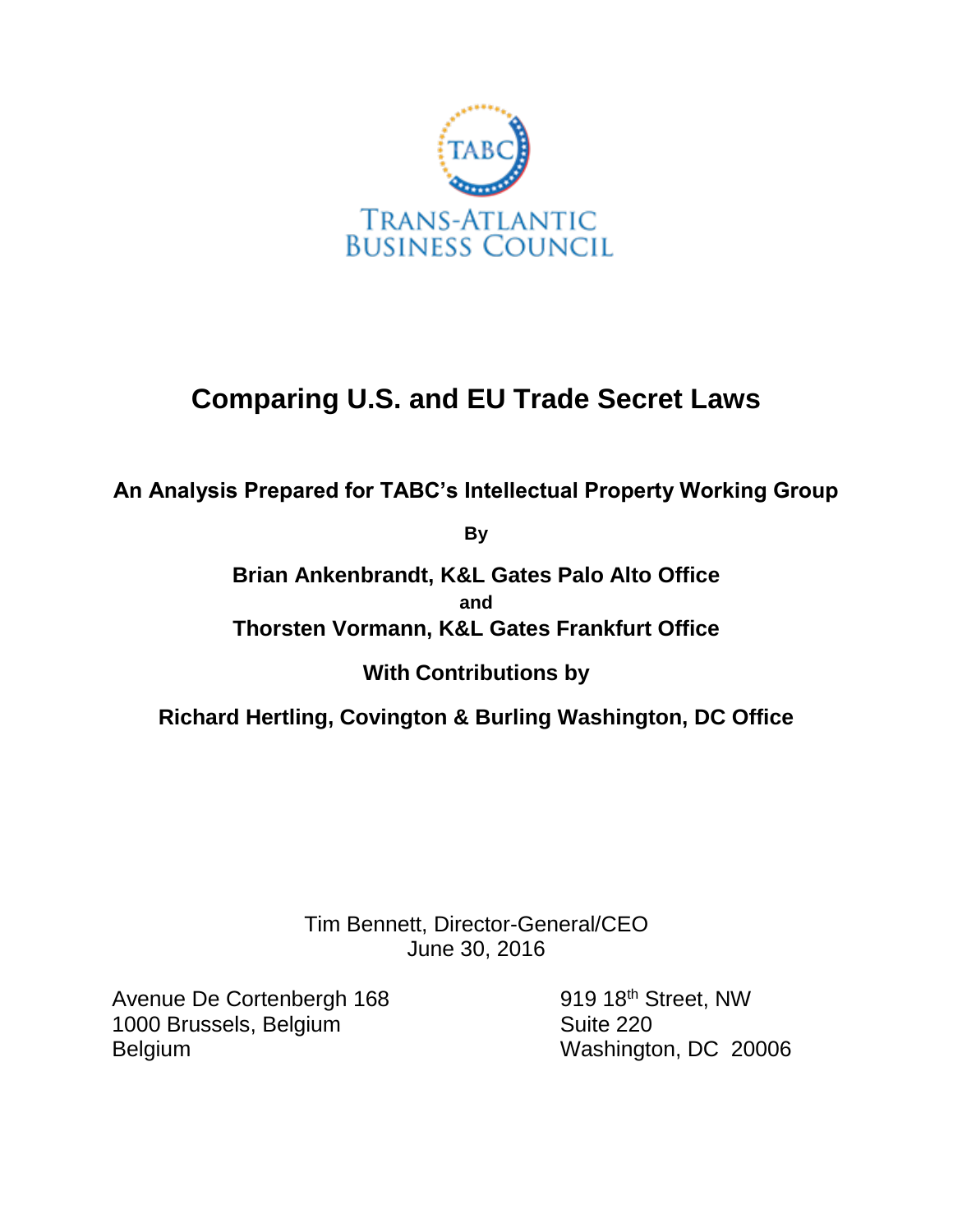# **Table of Contents**

| I.  |     |                                                                                     |  |
|-----|-----|-------------------------------------------------------------------------------------|--|
| А.  |     |                                                                                     |  |
| B.  |     |                                                                                     |  |
| C.  |     |                                                                                     |  |
| П.  |     |                                                                                     |  |
| А.  |     |                                                                                     |  |
| В.  |     | Definition of Misappropriation/Improper Acquisition, Use or Disclosure  6           |  |
| C.  |     |                                                                                     |  |
| D.  |     |                                                                                     |  |
| 1.  |     |                                                                                     |  |
| 2.  |     | Protection for Free Speech/Whistle-Blowers/Compliance w/ Union or National Rules.12 |  |
| 3.  |     |                                                                                     |  |
| 4.  |     |                                                                                     |  |
|     | a.  |                                                                                     |  |
|     | b.  |                                                                                     |  |
|     | i.  |                                                                                     |  |
|     | ii. |                                                                                     |  |
|     | C.  |                                                                                     |  |
|     | d.  | Attorneys' Fees or Other Sanctions for Bad-Faith Claims or Defenses24               |  |
|     | е.  |                                                                                     |  |
|     | f.  |                                                                                     |  |
|     | g.  |                                                                                     |  |
|     | h.  |                                                                                     |  |
| Ш.  |     | Common Principles concerning Civil Trade Secret Misappropriation in the US and      |  |
| IV. |     | Suggested Common Principles in the US and EU (the "Parties") regarding Trade        |  |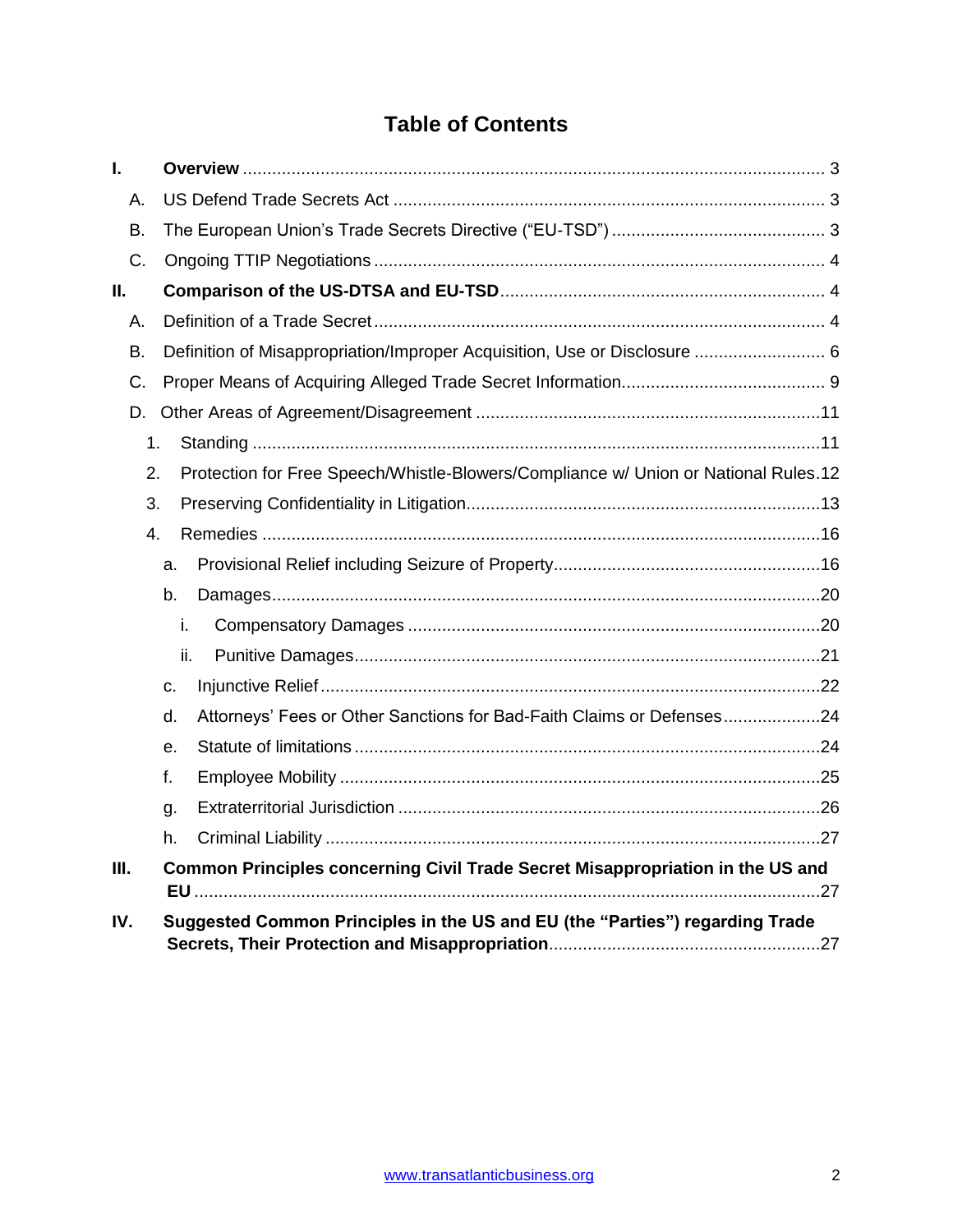### <span id="page-2-0"></span>**I. Overview**

With the recent enactment of new civil trade secret laws or directives in the United States and the European Union, a relatively detailed analysis of their similarities and differences may be helpful to commercial and governmental audiences. This paper endeavors to provide such an analysis:

- This Section I briefly summarizes the enactment or approval of the new legislations;
- Section II identifies comparable provisions between the legislations and analyzes significant similarities and differences; and
- Section III summarizes the common principles reflected in the legislations and proposes language that may be helpful in negotiations concerning the Transatlantic Trade and Investment Partnership ("TTIP").
	- A. US Defend Trade Secrets Act

<span id="page-2-1"></span>On May 11, 2016, President Obama signed into law the *Defend Trade Secrets Act of 2016* ("US-DTSA"). *See* 18 U.S.C. § 1835(b). The US-DTSA establishes a federal civil cause of action for trade secret misappropriation relating to any product or service used in, or intended for use in, interstate or foreign commerce. *Id.* § 1835(b)(1). The new law applies to trade secret misappropriation "for which any act occurs on or after [May 11, 2016]."

Before the DTSA was enacted, civil trade secret misappropriation in the United States was governed solely by state law, with 48 of 50 states having enacted variations of the Uniform Trade Secrets Act ("UTSA"). State trade secret laws are not preempted by the DTSA and therefore remain in full effect. 18 U.S.C. § 1836(f). The enactment of the DTSA, however, gives trade secret claimants the option of proceeding under federal law, in federal courts, when interstate or foreign commerce is implicated by the misappropriation.

The full text of the US-DTSA, published as enrolled bill S. 1890 by the U.S. Government Printing Office, is attached as Appendix A.

B. The European Union's Trade Secrets Directive ("EU-TSD")

<span id="page-2-2"></span>On May 27, 2016, the EU Council approved the *Directive of the European Parliament and of the Council on the protection of undisclosed know-how and business information (trade secrets) against their unlawful acquisition, use and disclosure* (the "EU TSD"). This directive seeks to harmonize the laws of the various Member States, as there are major differences in the Member States' legislation concerning the protection of trade secrets against misappropriation. The directive is intended to ensure that there is a sufficient and consistent level of civil redress in the internal market.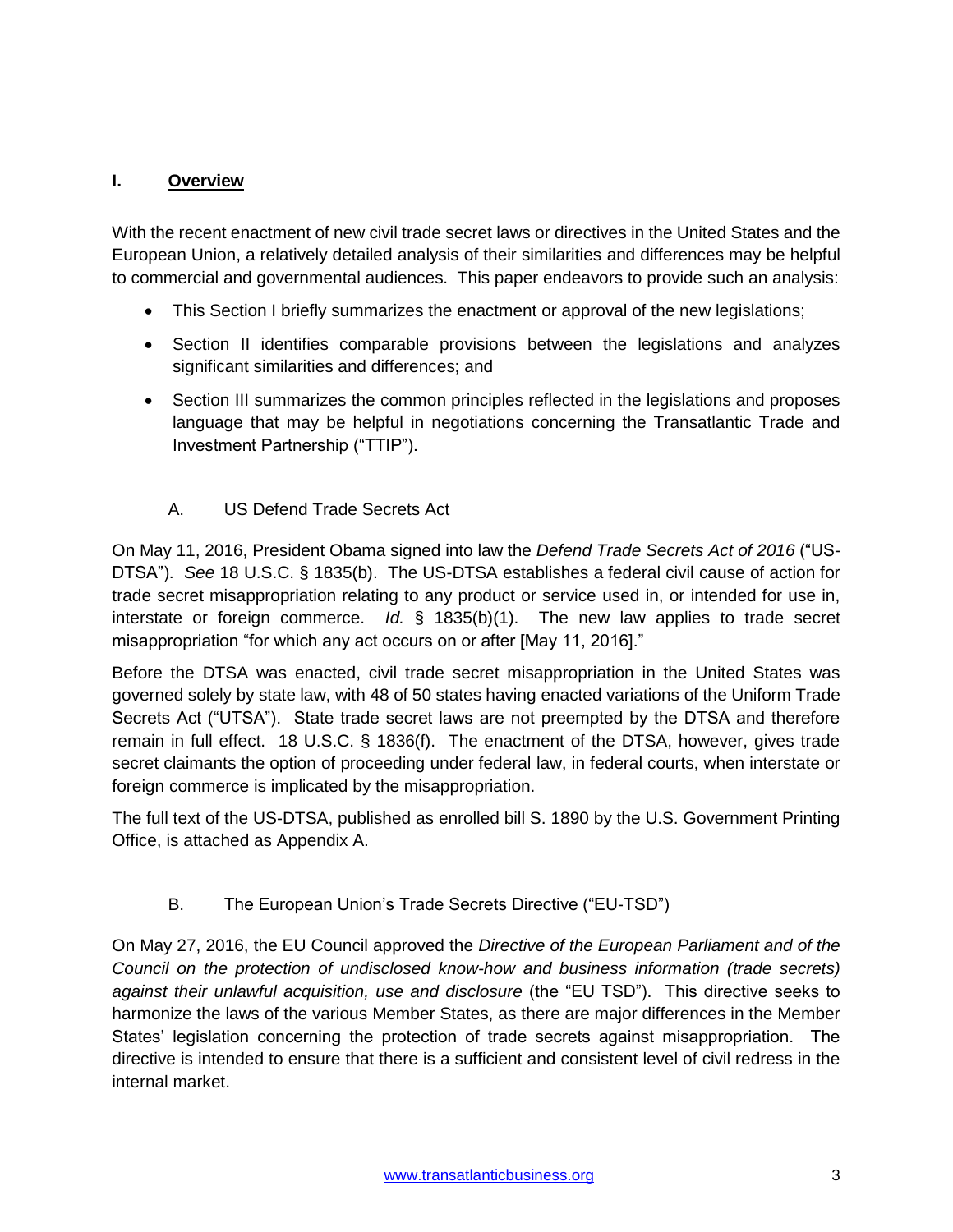The EU-TSD requires EU Member States to enact laws consistent with the directive within two years. If a Member State fails to pass the required national legislation, or if the national legislation does not adequately comply with the requirements of the directive, the European Commission may initiate legal action against the Member State in the Court of Justice of the European Union. Even though directives in general were not considered to be binding prior to implementation by Member States, the Court of Justice of the European Union developed the doctrine of direct effect where unimplemented or badly implemented directives can have direct legal force.

The full text of the EU-TSD, as published in the Official Journal of the European Union on June 15, 2016, is attached as Appendix B.

C. Ongoing TTIP Negotiations

<span id="page-3-0"></span>Meanwhile, the US and EU continue to negotiate concerning TTIP, with the 14th round of negotiations scheduled for the second week of July 2016. We understand that the negotiations will include discussions of trade secret issues, and that to the extent the TTIP is to include a statement on trade secret misappropriation and/or protection, it should be consistent with both the US-DTSA and EU-TSD. In addition to identifying common or similar elements of the US-DTSA and EU-TSD in Section II below, Section III provides a suggested statement of the major, common principles reflected in the US and EU laws.

# <span id="page-3-1"></span>**II. Comparison of the US-DTSA and EU-TSD**

# A. Definition of a Trade Secret

<span id="page-3-2"></span>The table below shows the definitions of a "trade secret" under the US-DTSA and EU-TSD. In this table and tables that follow for other provisions, areas of similarity are indicated by common highlighting and underlining styles.

| <b>US-DTSA</b>                                                                                                                                                                                                                                        | EU-TSD                                                                                                                                                                                                                                                                              |
|-------------------------------------------------------------------------------------------------------------------------------------------------------------------------------------------------------------------------------------------------------|-------------------------------------------------------------------------------------------------------------------------------------------------------------------------------------------------------------------------------------------------------------------------------------|
| "[T]he term 'trade secret' means all forms and<br>financial, business, scientific,<br>types of<br>technical, economic, or engineering<br>information, whether tangible or intangible,<br>and whether or how stored, compiled, or<br>memorialized  if- | "[The term] 'trade secret' means information<br>which meets all of the following requirements:<br>(a) it is secret in the sense that it is not, as<br>a body or in the precise configuration<br>assembly of its components,<br>and<br><b>generally</b><br>known among or<br>readily |
| owner thereof<br>taken<br>(A)<br>has<br>the:<br>reasonable measures<br>such<br>to<br>keep<br>information secret; and                                                                                                                                  | accessible to persons within the circles<br>that normally deal with the kind of<br>information in question;                                                                                                                                                                         |
| (B) the information derives independent<br>economic value, actual or potential, from<br>not being generally known to, and not<br>being readily ascertainable<br>through<br>proper means by, another person who                                        | (b) it has commercial value because it is<br>secret;<br>(c) it has been subject to reasonable steps<br>under the circumstances, by the person                                                                                                                                       |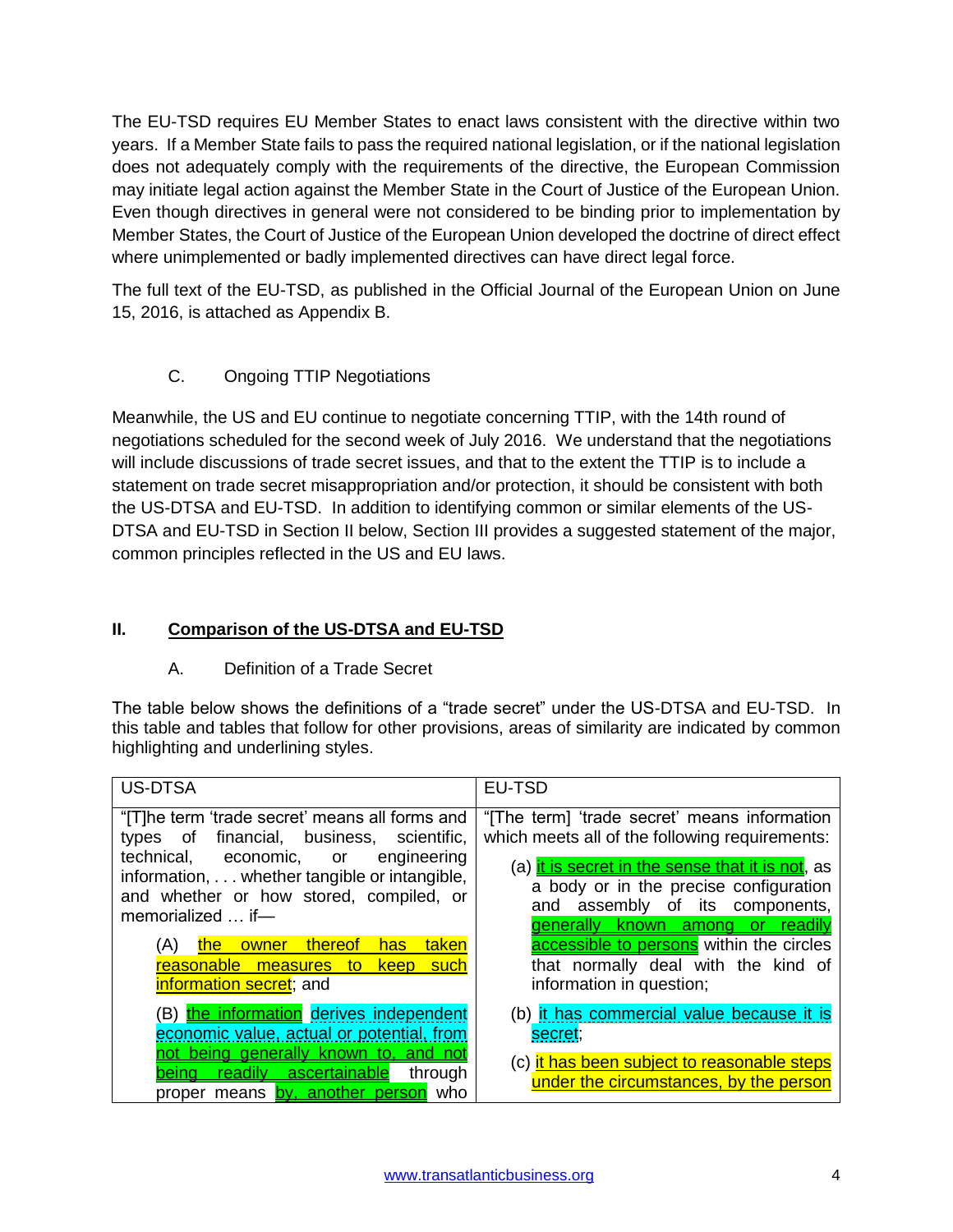| can obtain economic value from the       | lawfully in control of the information, to |
|------------------------------------------|--------------------------------------------|
| disclosure or use of the information[.]" | keep it secret[.]"                         |
| 18 U.S.C. § 1839(3).                     | EU-TSD art. 2, $\S$ (1).                   |

Thus, the US-DTSA and EU-TSD define trade secrets similarly in the following ways:

- 1. The owner or person lawfully in control of the information must have taken reasonable steps to maintain its secrecy;
- 2. The information must be secret in the sense that it is neither generally known to nor readily ascertainable by another person; and
- 3. The information must derive economic or commercial value from its secrecy.

Relatively minor differences include the following.

- The US-DTSA clarifies that information must not be readily ascertainable *through proper means*; the EU-TSD does not expressly include such language in the context of the legal definition, but it does separately establish lawful acquisition, use or disclosure as exemptions to misappropriation (EU-TSD Art.3, §§ 1, 2).
- Under the US-DTSA, trade secret information must not be generally known to or readily ascertainable by "another person *who can obtain economic value from the disclosure of use of the information*." 18 U.S.C. § 1839(3)(B). The EU-TSD, on the other hand, requires that the other person be "*within the circles that normally deal with the kind of information in question*." EU-TSD art. 2, § (1)(a). In practice, however, this distinction may not be significant. A person who can obtain economic value from the information's disclosure or use (US-DTSA) generally also will be a person within the circles that normally deal with the kind of information in question (EU-TSD), and vice versa. In the US, for example, defendants seeking to attack trade secret status by showing that the information is generally known or readily ascertainable often investigate the knowledge of competitors,

customers or researchers in the relevant field. Such people or entities also qualify as persons "within the circles that normally deal with the kind of information in question." In sum, although one could imagine circumstances in which the one of the provisions is met and the other is not (as illustrated by the blue and yellow areas in the diagram at right), outcomes are likely to be very similar under both provisions in most common circumstances (as indicated by the green intersection in the diagram).



 The EU-TSD states that a trade secret must not be generally known or readily ascertainable "*as a body or in the precise configuration and assembly of its components*." EU-TSD art. 2, § (1)(a). That language clarifies that information still may be a trade secret even if its components are known or readily ascertainable, as long as their precise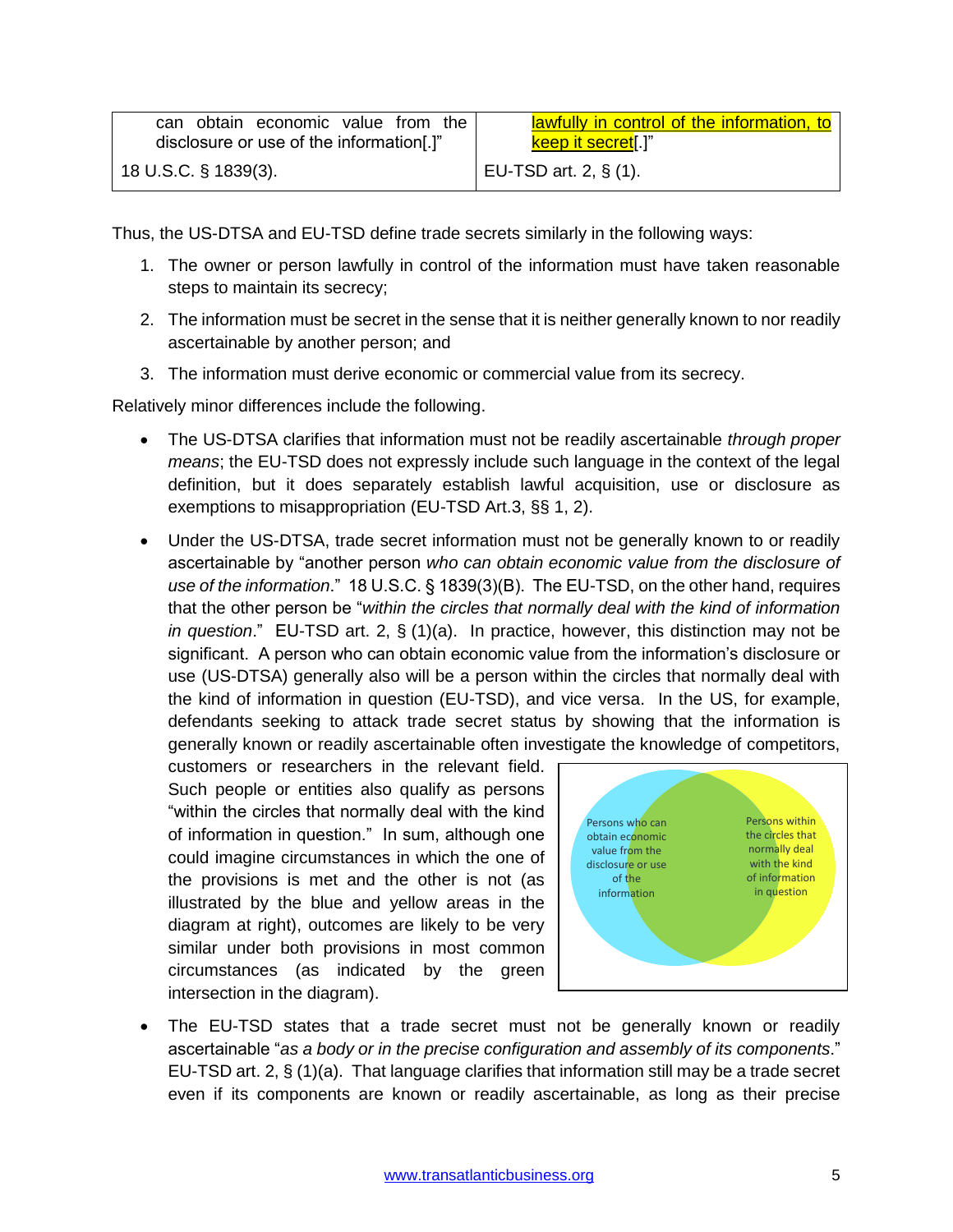configuration is not. Although the US-DTSA does not expressly include a comparable provision, the distinction should prove to be insignificant. The law is well established in U.S. jurisdictions that unique combinations of generally known components or concepts still can be trade secrets. *See, e.g.*, RESTATEMENT (THIRD) OF UNFAIR COMPETITION § 39 cmt. (f) ("[I]t is the secrecy of the claimed trade secret as a whole that is determinative. The fact that some or all of the components of the trade secret are well-known does not preclude protection for a secret combination, compilation or integration of the individual elements."). Assuming the US-DTSA is construed consistently with prior decisions under state trade secret laws, US law will comport with the European formulation on this point.

# B. Definition of Misappropriation/Improper Acquisition, Use or Disclosure

<span id="page-5-0"></span>The table below shows the definitions of "misappropriation" and "improper means" under the US-DTSA, and the EU-TSD provisions defining unlawful acquisition, use or disclosure of trade secrets.

| <b>US-DTSA</b>                                                                                                                                                                                                                                                                                                                                                                                             | <b>EU-TSD</b>                                                                                                                                                                                                                                                                                                                                                                                                                                                                                                       |
|------------------------------------------------------------------------------------------------------------------------------------------------------------------------------------------------------------------------------------------------------------------------------------------------------------------------------------------------------------------------------------------------------------|---------------------------------------------------------------------------------------------------------------------------------------------------------------------------------------------------------------------------------------------------------------------------------------------------------------------------------------------------------------------------------------------------------------------------------------------------------------------------------------------------------------------|
| "[T]he term 'misappropriation' means-<br>(A) acquisition of a trade secret of another<br><u>by a person who knows or has reason to</u><br>know that the trade secret was acquired<br><u>by improper means</u> ; or<br>(B) disclosure or use of a trade secret of<br>another without express or implied<br>consent by a person who-<br>(i) used improper means to acquire<br>knowledge of the trade secret; | "2. The acquisition of a trade secret without<br>the consent of the trade secret holder shall be<br>considered unlawful, whenever carried out by:<br>(a) <b>unauthorised access to, appropriation</b><br>of, or copying of any documents, objects,<br><u>materials, substances or electronic files,</u><br>lawfully under the control of the trade<br>secret holder, <b>containing the trade secret</b><br>or from which the trade secret can be<br>deduced;<br>(b) <mark>any other conduct which, under the</mark> |
| (ii) at the time of disclosure or use,<br>knew or had reason to know that the<br>knowledge of the trade secret was                                                                                                                                                                                                                                                                                         | circumstances, is considered contrary to<br><u>honest commercial practices</u> ."<br>EU-TSD art. 4, § 2.                                                                                                                                                                                                                                                                                                                                                                                                            |
| (I) derived from or through a<br>person who had used improper<br>means to acquire the trade secret;<br>(II) acquired under circumstances<br>giving rise to a duty to maintain the                                                                                                                                                                                                                          | "3. The use or disclosure of a trade secret<br>shall be considered unlawful whenever carried<br><b>out</b> , without the consent of the trade secret<br>holder, by a person who is found to meet any<br>of the following conditions:                                                                                                                                                                                                                                                                                |
| secrecy of the trade secret or limit<br>the use of the trade secret; or<br>derived from or through a<br>(III)<br>person who owed a duty to the<br>person seeking relief to maintain<br>the secrecy of the trade secret or                                                                                                                                                                                  | (a) having acquired the trade secret<br>unlawfully;<br>(b) being in breach of a confidentiality<br>agreement or any other duty not to<br>disclose the trade secret;                                                                                                                                                                                                                                                                                                                                                 |
| <u>imit the use of the trade secret</u> ; or                                                                                                                                                                                                                                                                                                                                                               |                                                                                                                                                                                                                                                                                                                                                                                                                                                                                                                     |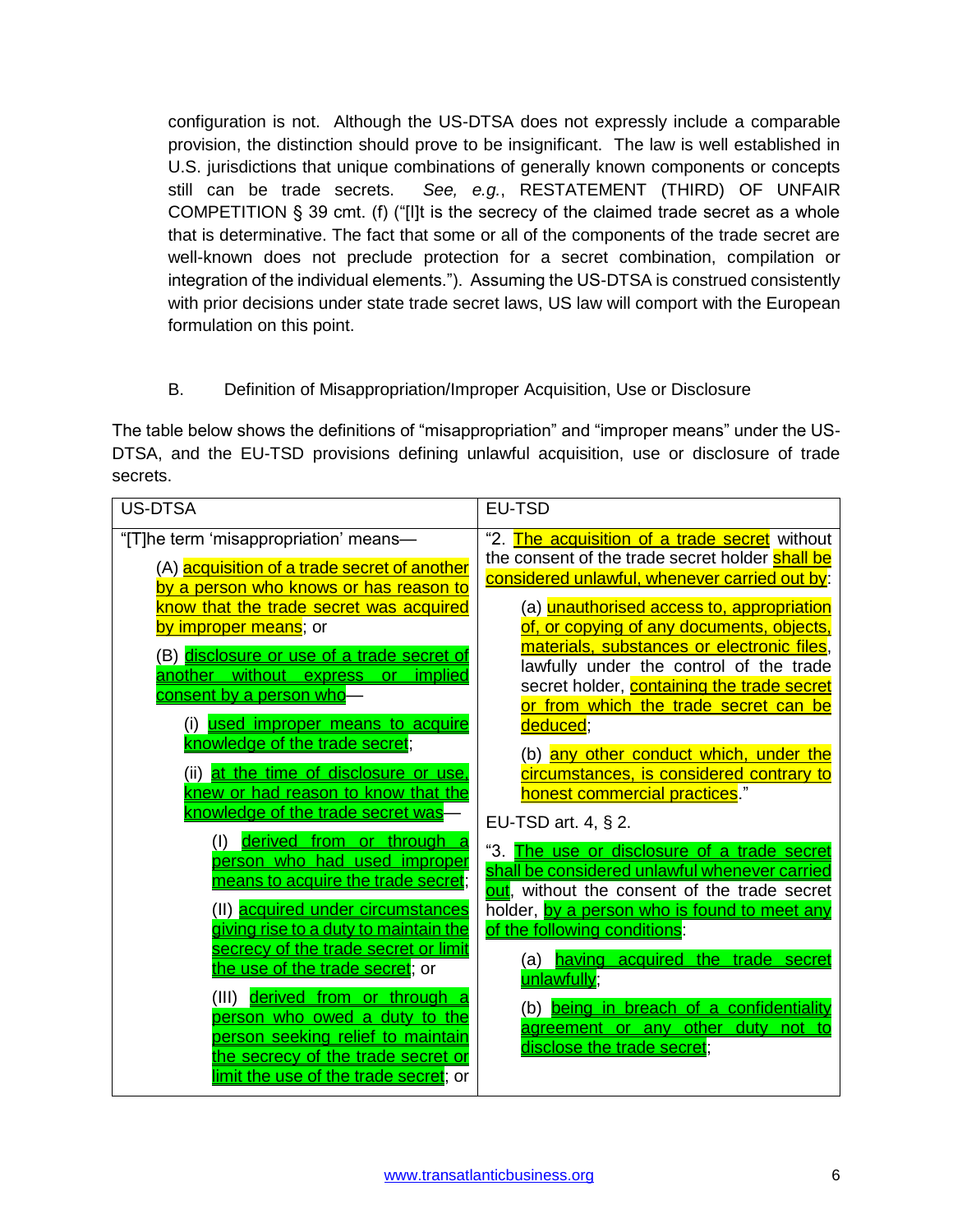| (iii) before a material change of the                                                                                                                                                                                                                                                                                                                                                                          | (c) <mark>being in breach of a contractual or any</mark>                                                                                                                                                                                                                                                                                                                                                                                                                                                                                                                                                                                                                                                                                                                                                                                                                                                                                                   |
|----------------------------------------------------------------------------------------------------------------------------------------------------------------------------------------------------------------------------------------------------------------------------------------------------------------------------------------------------------------------------------------------------------------|------------------------------------------------------------------------------------------------------------------------------------------------------------------------------------------------------------------------------------------------------------------------------------------------------------------------------------------------------------------------------------------------------------------------------------------------------------------------------------------------------------------------------------------------------------------------------------------------------------------------------------------------------------------------------------------------------------------------------------------------------------------------------------------------------------------------------------------------------------------------------------------------------------------------------------------------------------|
| position of the person, knew or had                                                                                                                                                                                                                                                                                                                                                                            | other duty to limit the use of the trade                                                                                                                                                                                                                                                                                                                                                                                                                                                                                                                                                                                                                                                                                                                                                                                                                                                                                                                   |
| reason to know that-                                                                                                                                                                                                                                                                                                                                                                                           | secret."                                                                                                                                                                                                                                                                                                                                                                                                                                                                                                                                                                                                                                                                                                                                                                                                                                                                                                                                                   |
| <u>(I) the trade secret was a trade</u><br>secret; and<br>(II) knowledge of the trade secret<br>had been acquired by accident or<br>mistake[.]"<br>18 U.S.C. § 1839(5).<br>"[T]he term 'improper means'-- (A) includes<br>theft, bribery, misrepresentation, breach or<br>inducement of a breach of a duty to maintain<br>secrecy, or espionage through electronic or<br>other means "<br>18 U.S.C. § 1839(6). | EU-TSD art. $4, § 3$ .<br>"4. <u>The acquisition, use or disclosure of a</u><br>trade secret shall also be considered unlawful<br>whenever a person, at the time of the<br>acquisition use or disclosure, knew or ought,<br><u>under the circumstances, to have known that</u><br>the trade secret had been obtained directly or<br>indirectly from another person who was using<br>or disclosing the trade secret unlawfully within<br>the meaning of paragraph 3."<br>EU-TSD art. $4, § 4$ .<br>"5. The production, offering or placing on the<br>market of infringing goods, or the importation,<br>export or storage of infringing goods for those<br>purposes, shall also be considered an<br>unlawful use of a trade secret where the<br>person carrying out such activities knew, or<br>ought, under the circumstances, to have<br>known that the trade secret was used<br>unlawfully within the meaning of paragraph 3."<br>EU-TSD art. $4, § 5$ . |

Despite variations in language, the US-DTSA definition of misappropriation (when combined with the definition of "improper means") is mostly consistent with the EU-TSD definition of unlawful acquisition, use or disclosure of trade secrets.

#### **Misappropriation by Acquisition**

- Both the US-DTSA and EU-TSD similarly define misappropriation by acquisition to require acquisition of another's trade secret by improper or unlawful means. 18 U.S.C. § 1839(5)(A); EU-TSD Art 4, § 2. The definitions of improper or unlawful means also share similarities. The US-DTSA defines improper means to include various unlawful acts, including theft, bribery, misrepresentation, breach of a duty of confidentiality, and espionage. 18 U.S.C. § 1839(6). The EU-TSD defines unlawful acquisition to include accessing, appropriating or copying recorded trade secret information without authorisation, as well as a "catch-all" provision making unlawful any other conduct that is "considered contrary to honest commercial practices." EU-TSD art. 4, § 2.
- From there, however, the provisions on misappropriation by acquisition diverge somewhat concerning the requisite knowledge of the person acquiring the trade secret information. The US-DTSA requires actual or constructive knowledge before imposing liability for acquisition of a trade secret, regardless of whether the trade secret is acquired directly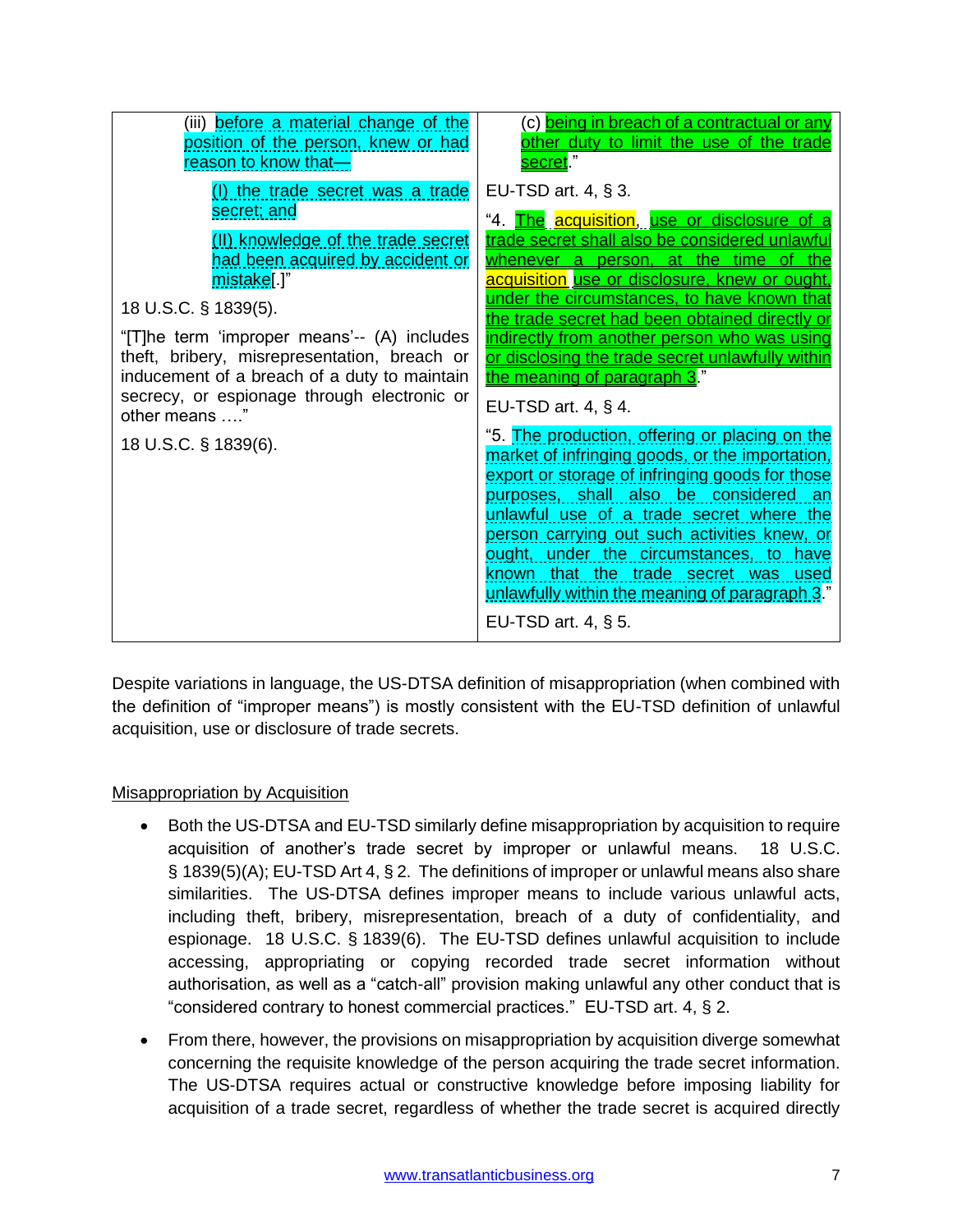from the trade secret owner or indirectly from a third party. Under the US-DTSA, the acquirer must "know[] or ha[ve] reason to know" that the acquisition was by improper means, and the statute is silent as to whether the acquisition is direct from the owner or indirect. 18 U.S.C. § 1839(5)(A). The EU-TSD on the other hand, distinguishes between information acquired directly from the trade secret holder and information acquired from a third party. If the information is acquired while lawfully under the control of the trade secret holder, unlawful acquisition simply must be "unauthorised"<sup>1</sup> or otherwise contrary to honest commercial practices. EU-TSD art. 4, § 2. But if a trade secret is "obtained directly or indirectly from another person who was using or disclosing the trade secret unlawfully" (*i.e.*, a third party who lacks lawful control of the trade secret), the EU-TSD *does* require actual or constructive knowledge that the trade secret was obtained from someone who was using or disclosing it unlawfully. EU-TSD art. 4 § 4. In sum, persons acquiring trade secret information without knowledge of impropriety are protected from liability in both the US and EU as long as they are acquiring it from a third party, but only the US offers protection against liability without knowledge of improper means when acquiring a trade secret directly from the owner. To balance the regime of strict liability under the EU-TSD for *bona fide* users or disclosing parties, an option is provided for ordering pecuniary compensation instead of applying the measures listed in EU-TSD art. 12. This option is only available if the use or disclosure occurs without knowledge of impropriety, the application of measures would cause disproportionate harm, and pecuniary compensation is satisfactory. EU-TSD art. 13.

#### Misappropriation by Use or Disclosure

- The US-DTSA and EU-TSD provisions concerning misappropriation by the use or disclosure of trade secrets are fairly consistent, but here again, the provisions include subtle differences. Disclosure or use constitutes misappropriation if committed:
	- $\circ$  Without consent (18 U.S.C. § 1839(5)(B); EU-TSD art. 4, § 3); and
	- $\circ$  By a person who --

 $\overline{\phantom{a}}$ 

- Acquired the trade secret through improper or unlawful means (18 U.S.C. § 1839(5)(B)(i); EU-TSD art. 4, § 3(a)); or
- Under the US-DTSA, knowingly acquired the trade secret through a breach of a duty not to disclose the trade secret or limit its use (18 U.S.C. § 1839(5)(B)(ii)(II)), or under the EU-TSD, breached a duty of

<sup>1</sup> The US-DTSA does not expressly specify that misappropriation requires "unauthorized" access. It does, however, include "espionage through electronic or other means" in the definition of "improper means," which is a form of unauthorized access. 18 U.S.C. § 1839(6). Conversely, authorized access would not constitute misappropriation unless the actor exceeded the scope of authorization, thereby breaching a duty to maintain secrecy as to the unauthorized information. *See id.* ("improper means" also includes breach of duty to maintain secrecy).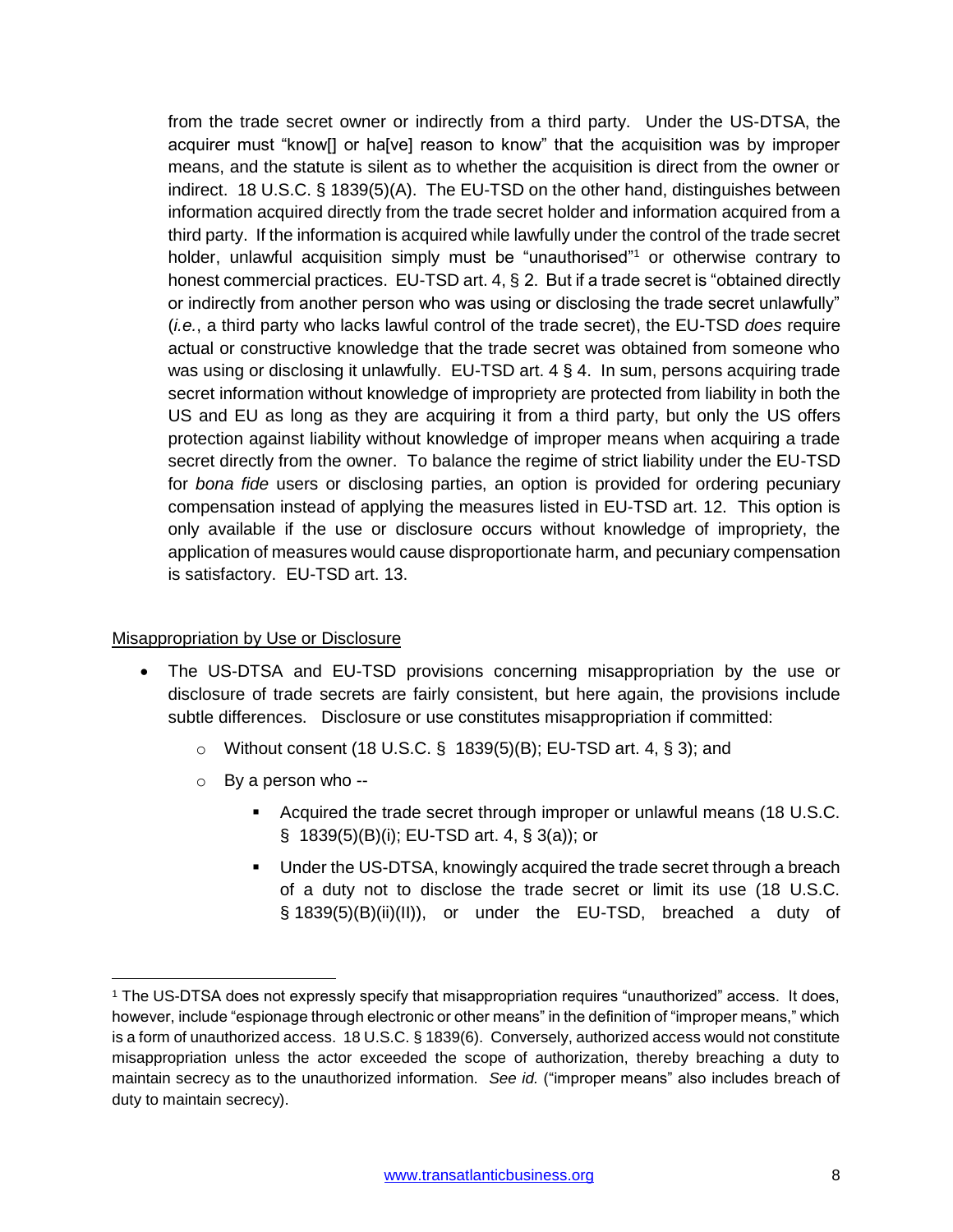confidentiality or not to disclose the trade secret or limit its use (EU-TSD art. 4, § 3(b)-(c));<sup>2</sup> or

- Knowingly derived the trade secret from a person who owed a duty to the person seeking relief not to disclose the trade secret or limit its use (18 U.S.C. § 1839(5)(B)(ii)(III)) or knowingly obtained the trade secret from someone who used or disclosed it unlawfully (EU-TSD art. 4, § 4) under EU-TSD art. 4, § 3, which includes a breach of duty not to disclose the trade secret or limit its use. $3$
- Finally, both the US-DTSA and EU-TSD contain provisions that address potentially innocent use or disclosure of a trade secret, *e.g.*, by a downstream customer or supplier. Under the US-DTSA, if a person acquires a trade secret by accident or mistake, he is liable for misappropriation by use or disclosure only if, before a material change in his position, he has actual or constructive knowledge both that the information is a trade secret and that he learned of the trade secret by accident or mistake. 18 U.S.C. § 1839(5)(B)(iii). Implicitly, if a person does materially change his position before learning he acquired the trade secret innocently or by mistake, he may be protected from misappropriation liability. It likely will be a subject of litigation whether, and to what extent, such a person may continue to use or disclose the trade secret *after* learning he acquired the trade secret innocently or by mistake. Article 4, section 5 of the EU-TSD may be similar in effect as to downstream suppliers. It essentially states that marketing, importing, exporting or storing of goods infringing a trade secret constitutes unlawful use only where the actor has actual or constructive knowledge that the trade secret was used unlawfully--regardless of whether the information was received from the trade secret holder or indirectly from any other person.

# C. Proper Means of Acquiring Alleged Trade Secret Information

 $\overline{\phantom{a}}$ 

<span id="page-8-0"></span>The table below compares the provisions of the US-DTSA and EU-TSD with respect to proper or lawful means of acquiring alleged trade secret information.

| US-DTSA                                                                                           | EU-TSD                                                                                                                                                                                                                             |
|---------------------------------------------------------------------------------------------------|------------------------------------------------------------------------------------------------------------------------------------------------------------------------------------------------------------------------------------|
| derivation, or any other lawful means of obtained by any of the following means:<br>acquisition." | "[T]he term 'improper means'--  does not   "1. The acquisition of a trade secret shall be<br>include reverse engineering, independent considered lawful when the trade secret is<br>(a) <i>independent discovery or creation</i> : |

<sup>&</sup>lt;sup>2</sup> Here, the US-DTSA requires actual or constructive knowledge that a confidentiality duty has been breached but does not require that person using or disclosing the trade secret himself breached the duty. The EU-TSD provisions, by contrast, lack the knowledge requirement but do require that the person himself breached a confidentiality duty.

<sup>&</sup>lt;sup>3</sup> Thus, under the EU-TSD, the contractual obligation does not necessarily have to exist towards the person seeking relief.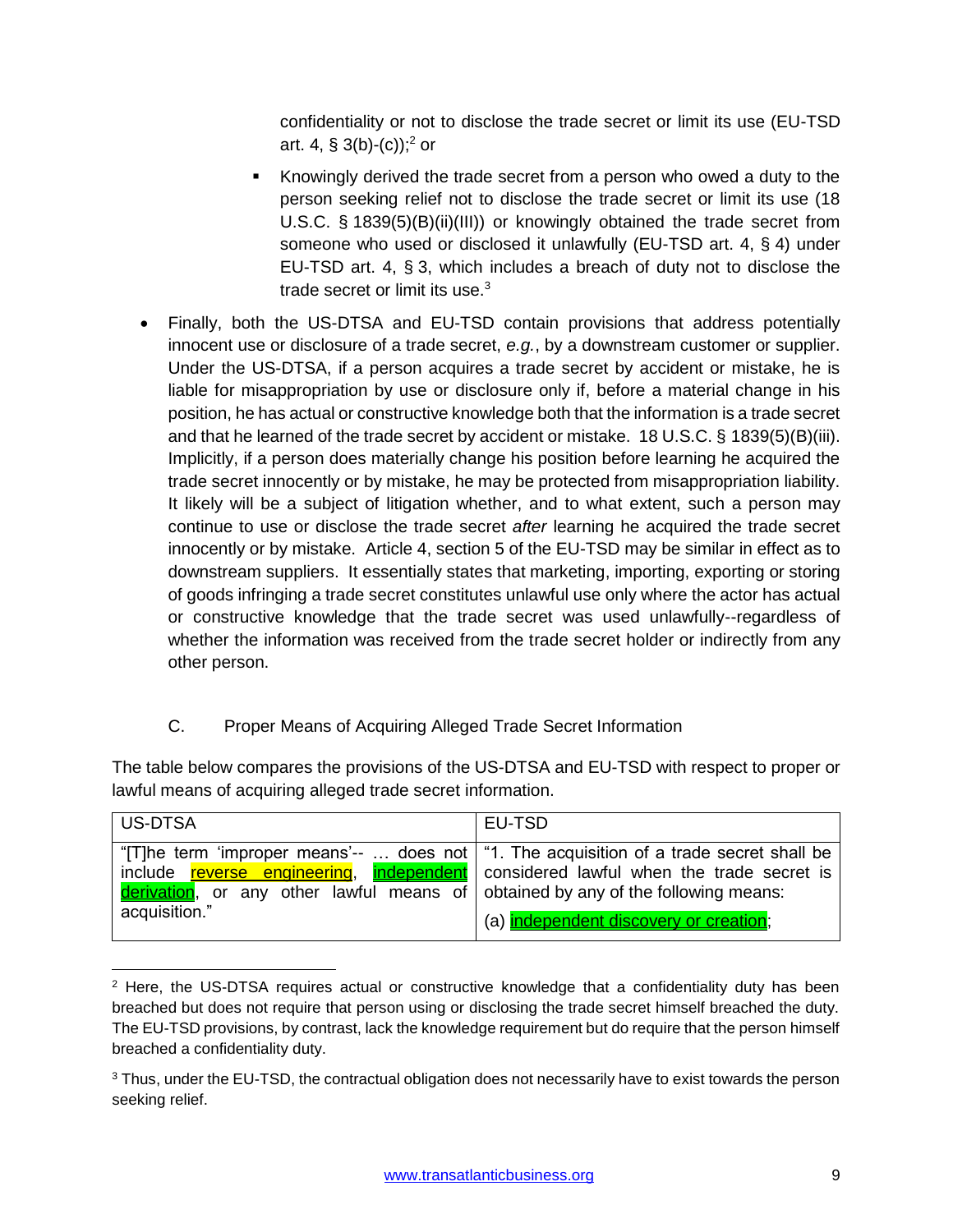| 18 U.S.C. § 1839(6). | (b) observation, study, disassembly or testing<br>of a product or object that has been made<br>available to the public or that is lawfully in the<br>possession of the acquirer of the information<br>who is free from any legally valid duty to limit<br>the acquisition of the trade secret; |
|----------------------|------------------------------------------------------------------------------------------------------------------------------------------------------------------------------------------------------------------------------------------------------------------------------------------------|
|                      | (c) exercise of the right of workers or workers'<br>representatives<br>to<br>information<br>and<br>consultation in accordance with Union law and<br>national laws and practices;                                                                                                               |
|                      | (d) any other practice which, under the<br>circumstances, is in conformity with honest<br>commercial practices."                                                                                                                                                                               |
|                      | EU-TSD art. 3, $\S$ 1.                                                                                                                                                                                                                                                                         |
|                      | "2. The acquisition, use or disclosure of a trade<br>secret shall be considered lawful to the extent<br>that such acquisition, use or disclosure is<br>required or allowed by Union or national law."                                                                                          |
|                      | EU-TSD art. 3, $\S$ 2.                                                                                                                                                                                                                                                                         |

As shown by the highlighted text above, both the US-DTSA and the EU-TSD clarify that neither reverse engineering nor independent development should give rise to misappropriation liability.

 *Reverse Engineering*. Whereas the US-DTSA simply states that "reverse engineering" is "not improper," the EU-TSD clarifies that it must involve a product that has been made available to the public or that is lawfully in the possession of the acquirer, without any valid legal duty to limit acquisition of the trade secret.<sup>4</sup> Under the US-DTSA, the absence of similar language may lead to litigation to determine whether a trade secret misappropriation claim exists where a party acquires the trade secret by reverse engineering despite a contractual duty not to reverse engineer.<sup>5</sup> Assuming a valid

 $\overline{\phantom{a}}$ 

<sup>4</sup> According to the recitals to the EU-TSD, there are some national laws dealing with "reverse engineering" under unfair competition regimes. However, as the EU-TSD does not expressly reform or harmonize the laws on unfair competition, the Commission may wish to examine the need for further harmonization in that area in the future.

<sup>&</sup>lt;sup>5</sup> Indeed, prior decisions under UTSA-based US state laws suggest the question may require litigation. In a case ultimately reviewed by the California Supreme Court, for example, the trial court had found a web site operator misappropriated trade secrets by posting them on a web site despite knowing or having reason to know they had been acquired by reverse engineering in violation of a license agreement forbidding reverse engineering. *DVD Copy Control Ass'n, Inc. v. Bunner*, 31 Cal. 4th 864, 870-71 (2003) (enjoining further disclosure). Although the California Supreme Court decided only that the preliminary injunction did not violate free speech clauses of the U.S. or California constitutions (*id.*, *passim*), a concurring opinion rejected the argument that the web site operator's conduct constituted trade secret misappropriation. *Id. at* 901 n.5 (Moreno, J. concurring) ("[N]owhere has it been recognized that a party wishing to protect proprietary information may employ a consumer form contract to, in effect, change the statutory definition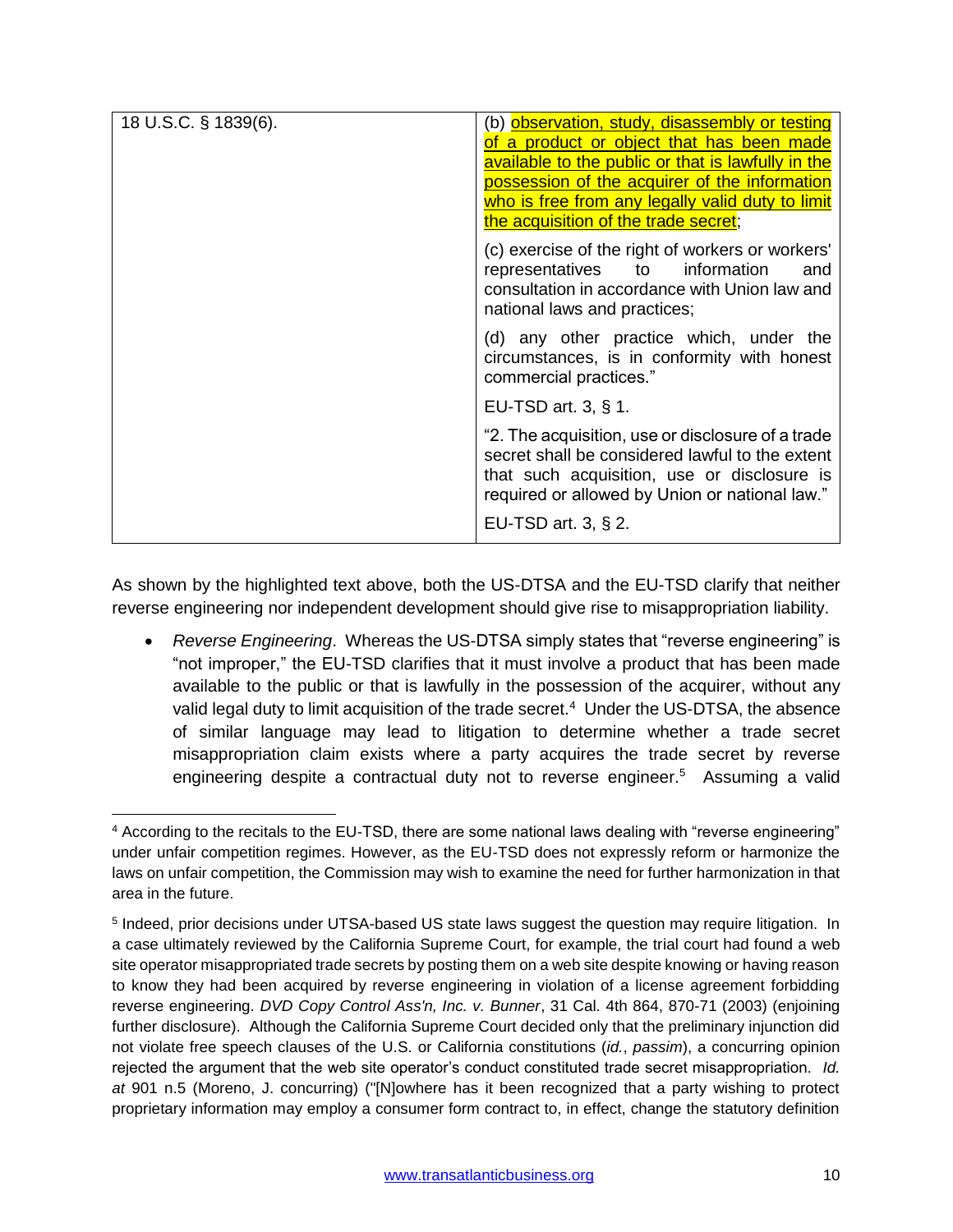contract, however, the information owner often would still have a claim for breach of contract.

- *Independent Development.* Both pieces of legislation state that independent derivation (US-DTSA) or independent discovery or creation (EU-TSD art. 3 § 1(a)) are not improper or unlawful.
- *Workers' Rights, Honest Practices.* The EU-TSD includes additional provisions not expressly found in the US-DTSA, addressing workers' rights/union laws and honest commercial practices. EU-TSD art. 3, § 1(c)-(d).
- *Exception for National Law.* The EU-TSD also includes an exception to misappropriation liability if the acquisition, use or disclosure is required by national law. EU-TSD art. 3,  $§$  2.

According to EU-TSD recital (18), the last two exemptions concern, in particular, the acquisition and disclosure of trade secrets in the context of: the exercise of the rights of workers' representatives to information, consultation and participation in accordance with Union law and national laws and practices; and the collective defense of the interests of workers and employers, including co-determination. Moreover, these exemptions cover the acquisition or disclosure of a trade secret in the context of statutory audits and procurement proceedings. However, such treatment of the acquisition of a trade secret as lawful should be without prejudice to any confidentiality obligation regarding the trade secret or any limitation as to its use that Union or national law imposes on the recipient or acquirer of the information. In particular, it shall not release public authorities from the confidentiality obligations to which they are subject concerning information passed on by trade secret holders, irrespective of whether those obligations are laid down in Union or national law.

- <span id="page-10-0"></span>D. Other Areas of Agreement/Disagreement
	- 1. Standing

<span id="page-10-1"></span>As discussed above, the US-DTSA defines a trade secret and misappropriation in terms of the trade secret's "owner," whereas the EU-TSD defines those concepts in terms of a "person lawfully in control of the [trade secret] information" or the "trade secret holder." The distinction suggests that there may be differences in standing to bring an action for misappropriation in the US and EU. While only the owner is likely to have standing under the US-DTSA, standing in the EU may include others who lawfully control a trade secret, such as licensees.

 $\overline{\phantom{a}}$ of 'improper means' under trade secret law to include reverse engineering, so that an alleged trade secret holder may bring an action even against a nonparty to that contract.").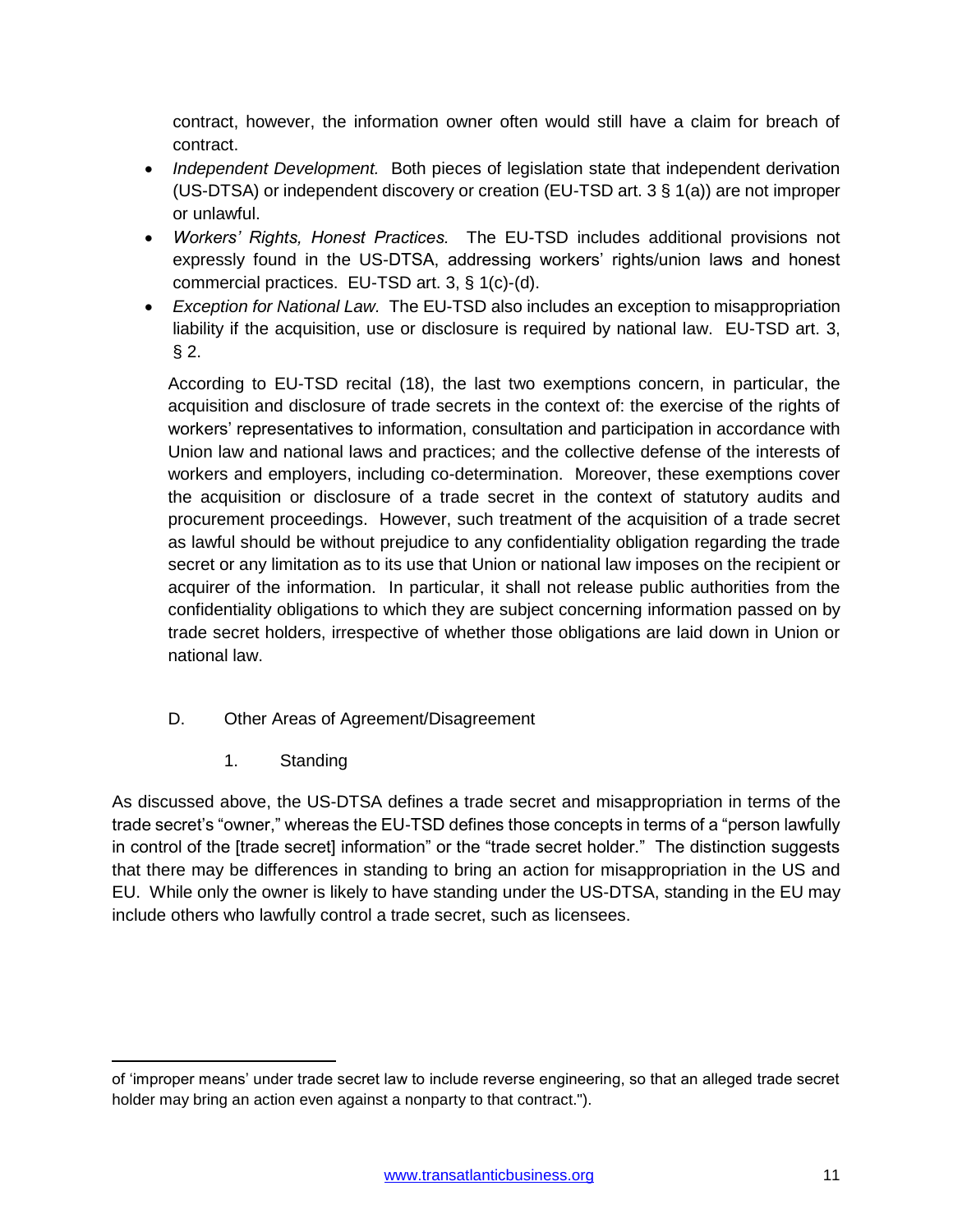2. Protection for Free Speech/Whistle-Blowers/Compliance with Union or National Rules

<span id="page-11-0"></span>

| <b>US-DTSA</b>                                                                                                                                                                                                                                         | EU-TSD                                                                                                                                                                               |
|--------------------------------------------------------------------------------------------------------------------------------------------------------------------------------------------------------------------------------------------------------|--------------------------------------------------------------------------------------------------------------------------------------------------------------------------------------|
| "IMMUNITY FROM LIABILITY FOR CONFIDENTIAL<br>DISCLOSURE OF A TRADE SECRET TO THE<br>GOVERNMENT OR IN A COURT FILING.<br>(1) IMMUNITY.—An individual shall not be held                                                                                  | "Member States shall ensure that<br>an<br>application for the measures, procedures and<br>remedies provided for in this Directive is<br>dismissed where the alleged acquisition, use |
| criminally or civilly liable under any Federal or<br>State trade secret law for the disclosure of a                                                                                                                                                    | or disclosure of the trade secret was carried<br>out in any of the following cases:                                                                                                  |
| trade secret that-<br>(A) is made-<br>(i) in confidence to a Federal,                                                                                                                                                                                  | (a) for exercising the right to freedom of<br>expression and information as set out in the<br>Charter, including respect for the freedom and<br>pluralism of the media;              |
| State, or local government<br>either<br>directly<br>official,<br>or<br>indirectly, or to an attorney; and<br>(ii) solely for the purpose of                                                                                                            | (b) for revealing misconduct, wrongdoing or<br>illegal activity, provided that the respondent<br>acted for the purpose of protecting the general<br>public interest;                 |
| reporting or investigating a<br>suspected violation of law; or                                                                                                                                                                                         | by workers<br>(c)<br>disclosure<br>to<br>their<br>representatives as part of the legitimate                                                                                          |
| (B) is made in a complaint or other<br>document filed in a lawsuit or other<br>proceeding, if such filing is made under<br>seal.                                                                                                                       | exercise by those representatives of their<br>functions in accordance with Union or national<br>law, provided that such disclosure was<br>necessary for that exercise;               |
| (2) USE OF TRADE SECRET INFORMATION IN<br>ANTI-RETALIATION LAWSUIT-An individual who                                                                                                                                                                   | (d) for the purpose of protecting a legitimate<br>interest recognised by Union or national law."                                                                                     |
| files a lawsuit for retaliation by an employer for<br>reporting a suspected violation of law may<br>disclose the trade secret to the attorney of the<br>individual and use the trade secret information<br>in the court proceeding, if the individual- | EU-TSD art. 5; see also id. art. 1, $\S 2$ ; id.<br>Recitals, $\S$ (20).                                                                                                             |
| (A) files any document containing the<br>trade secret under seal; and                                                                                                                                                                                  |                                                                                                                                                                                      |
| (B) does not disclose the trade secret,<br>except pursuant to court order."                                                                                                                                                                            |                                                                                                                                                                                      |
| 18 U.S.C. § 1833(b).                                                                                                                                                                                                                                   |                                                                                                                                                                                      |

With respect to protection from liability for whistle-blowers, freedom of speech, and compliance with union or national laws, the US-DTSA and EU-TSD diverge significantly. Whereas the US-DTSA protects a whistle-blower only to the extent he discloses a trade secret "in confidence to a Federal, State, or local government official, either directly or indirectly, or to an attorney," 18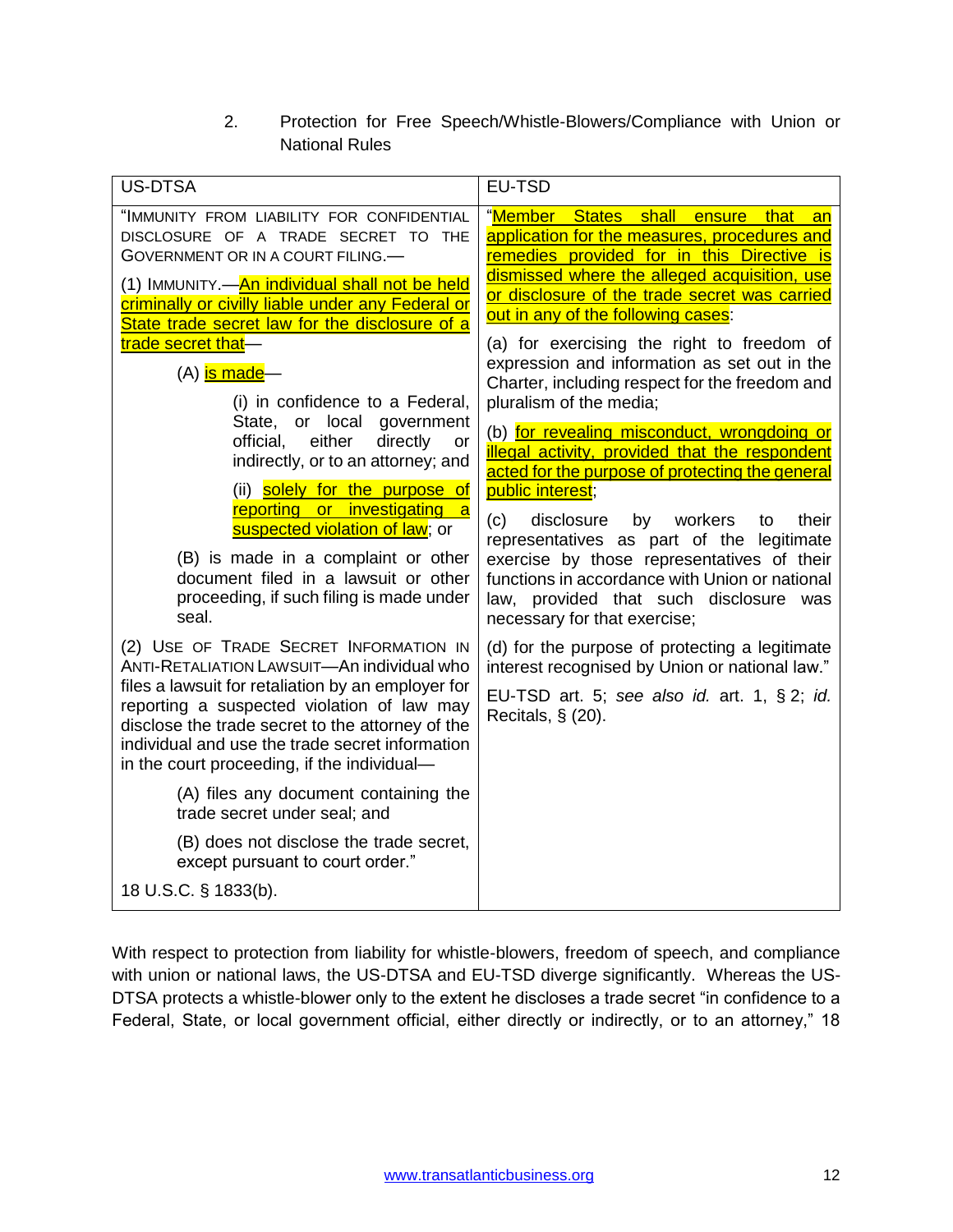U.S.C. § 1833(b)(1)(A), $6$  the EU-TSD flatly states that misappropriation claims against whistleblowers acting in the public interest must be dismissed--without requiring the trade secret to have been disclosed confidentially. EU-TSD art. 5.<sup>7</sup> Moreover, the EU-TSD provides similar immunity from liability where the actor is exercising the freedom of expression, in circumstances involving workers' disclosures to representatives in accordance with Union or national law, and for the purpose of protecting any other legitimate interest recognized by Union or national law. *Id.* Nevertheless, it is the actor who bears the burden of proof that the requirements of the relevant exception are met. Although the US-DTSA provides no express protection for public disclosure of trade secrets in the exercise of freedom of expression, the First Amendment may independently protect such disclosures in certain (albeit likely rare) circumstances. *See, e.g.*, *CBS, Inc. v. Davis*, 510 U.S. 1315 (1994) (Justice Blackmun staying, as a restraint on freedom of speech, a preliminary injunction prohibiting the network from broadcasting video of meat-packing operations that allegedly revealed "confidential and proprietary practices and processes" in violation of South Dakota's Uniform Trade Secrets Act).

#### <span id="page-12-0"></span>US-DTSA **EU-TSD** "RIGHTS OF TRADE SECRET OWNERS.—<mark>The</mark> court may not authorize or direct the disclosure of any information the owner asserts to be a trade secret unless the court allows the owner the opportunity to file a submission under seal that describes the interest of the owner in keeping the information confidential. No submission under seal made under this subsection may be used in a prosecution under this chapter for any purpose other than those set forth in this section, or otherwise required by law. The provision of information relating to a trade secret to the United States or the court in connection with a prosecution under this "1. Member States shall ensure that the parties, their lawyers or other representatives, court officials, witnesses, experts and any other person participating in legal proceedings relating to the unlawful acquisition, use or disclosure of a trade secret, or who has access to documents which form part of those legal proceedings, are not permitted to use or disclose any trade secret or alleged trade secret which the competent judicial authorities have, in response to a duly reasoned application by an interested party, identified as confidential and of which they have become aware as a result of such participation or access. In that regard, Member States may

# 3. Preserving Confidentiality in Litigation

l

<sup>&</sup>lt;sup>6</sup> The US-DTSA similarly requires whistle-blowers suing their employers for retaliation to file documents containing the trade secret under seal and not disclose the trade secret except pursuant to court order. 18 U.S.C. 1833(b)(2).

 $<sup>7</sup>$  Another manner in which the US law provides more limited immunity than EU law is in the type of</sup> misappropriation given immunity. The US-DTSA provides immunity from liability only "for the disclosure of a trade secret." It does not immunize the act of illicitly acquiring the trade secret, even if the disclosure is made for the salutary purposes protected in the law. Therefore, an employee who lacks authorized access to a trade secret and acquires it improperly and then discloses it to an appropriate government agency may not be held liable for the disclosure, but may still be held liable for the illicit acquisition. By contrast, the EU-TSD expressly states that its immunity provisions apply more broadly to the "acquisition, use or disclosure of the trade secret."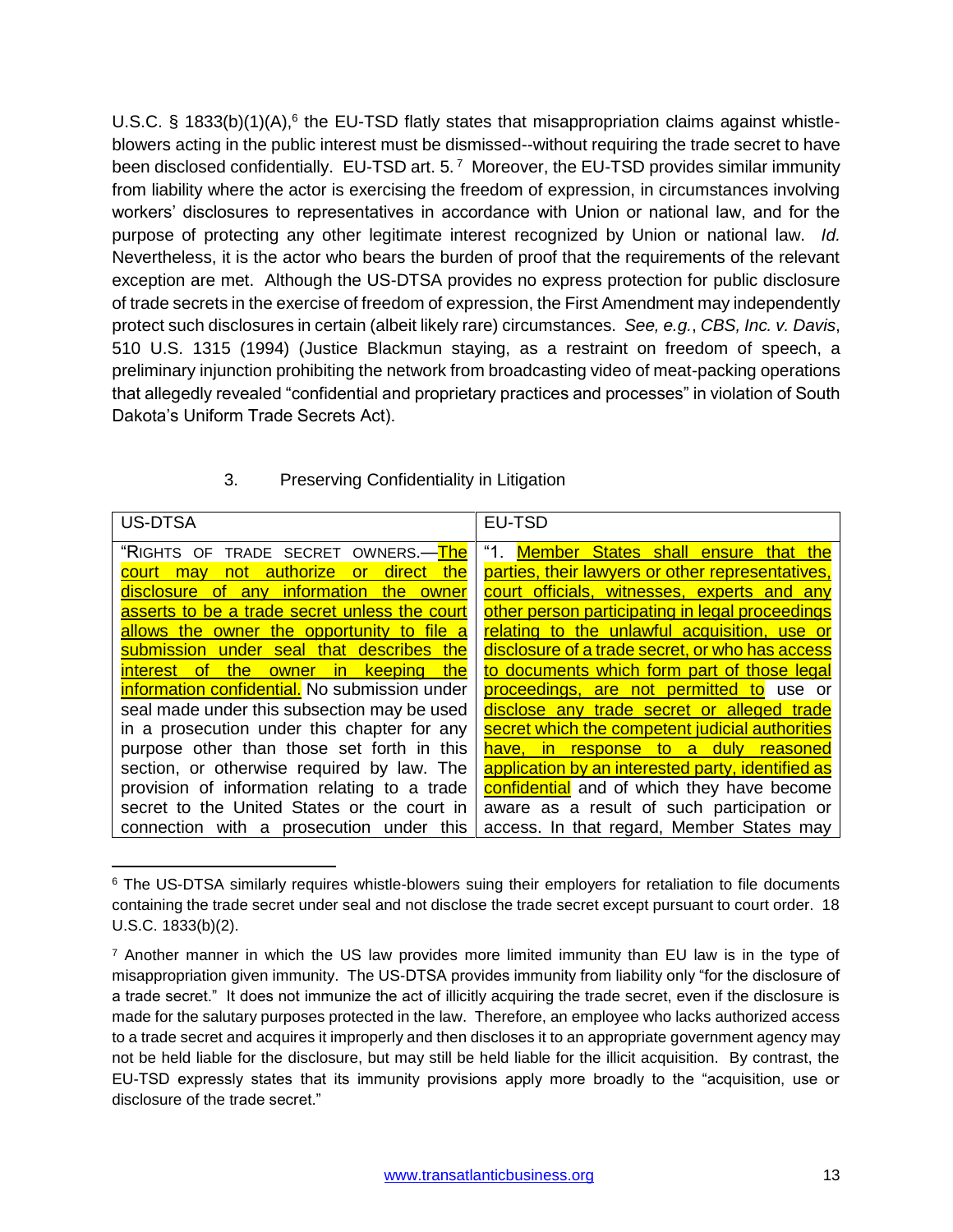| chapter shall not constitute a waiver of trade<br>secret protection, and the disclosure of                                                                                                                                        | also allow competent judicial authorities to act<br>on their own initiative.                                                                                                                                                                                                                                                                                                                                                                                                                                               |
|-----------------------------------------------------------------------------------------------------------------------------------------------------------------------------------------------------------------------------------|----------------------------------------------------------------------------------------------------------------------------------------------------------------------------------------------------------------------------------------------------------------------------------------------------------------------------------------------------------------------------------------------------------------------------------------------------------------------------------------------------------------------------|
| information relating to a trade secret in<br>connection with a prosecution under this<br>chapter shall not constitute a waiver of trade<br>secret protection unless the trade secret<br>owner expressly consents to such waiver." | The obligation referred to in the<br>first<br>subparagraph shall remain in force after the<br>legal proceedings have ended. However, such<br>obligation shall cease to exist in any of the<br>following circumstances:                                                                                                                                                                                                                                                                                                     |
| 18 U.S.C. § 1835(b).                                                                                                                                                                                                              | (a) where the alleged trade secret is found, by<br>a final decision, not to meet the requirements<br>set out in point (1) of Article 2; or                                                                                                                                                                                                                                                                                                                                                                                 |
|                                                                                                                                                                                                                                   | (b) where over time, the information in<br>question becomes generally known among or<br>readily accessible to persons within the circles<br>deal with<br>that normally<br>that<br>kind of<br>information."                                                                                                                                                                                                                                                                                                                 |
|                                                                                                                                                                                                                                   | EU-TSD art. 9, § 1.                                                                                                                                                                                                                                                                                                                                                                                                                                                                                                        |
|                                                                                                                                                                                                                                   | "2. <b>Member States shall also ensure that the</b><br>competent judicial authorities may, on a duly<br>reasoned application by a party, take specific<br>measures necessary to preserve the<br>confidentiality of any trade secret or alleged<br>trade secret used or referred to in the course<br>of legal proceedings relating to the unlawful<br>acquisition, use or disclosure of a trade secret.<br>Member States may also allow competent<br>judicial authorities to take such measures on<br>their own initiative. |
|                                                                                                                                                                                                                                   | The measures referred to in the<br>first<br>subparagraph shall at least include<br>the<br>possibility:                                                                                                                                                                                                                                                                                                                                                                                                                     |
|                                                                                                                                                                                                                                   | (a) of restricting access to any document<br>containing trade secrets or alleged trade<br>secrets submitted by the parties or third<br>parties, in whole or in part, to a limited number<br>of persons;                                                                                                                                                                                                                                                                                                                    |
|                                                                                                                                                                                                                                   | (b) of restricting access to hearings, when<br>trade secrets or alleged trade secrets may be<br>disclosed, and the corresponding record or<br>transcript of those hearings to a limited<br>number of persons;                                                                                                                                                                                                                                                                                                              |
|                                                                                                                                                                                                                                   | (c) of making available to any person other<br>than those comprised in the limited number of<br>persons referred to in points (a) and (b) a non-<br>confidential version of any judicial decision, in<br>which the passages containing trade secrets<br>have been removed or redacted.                                                                                                                                                                                                                                     |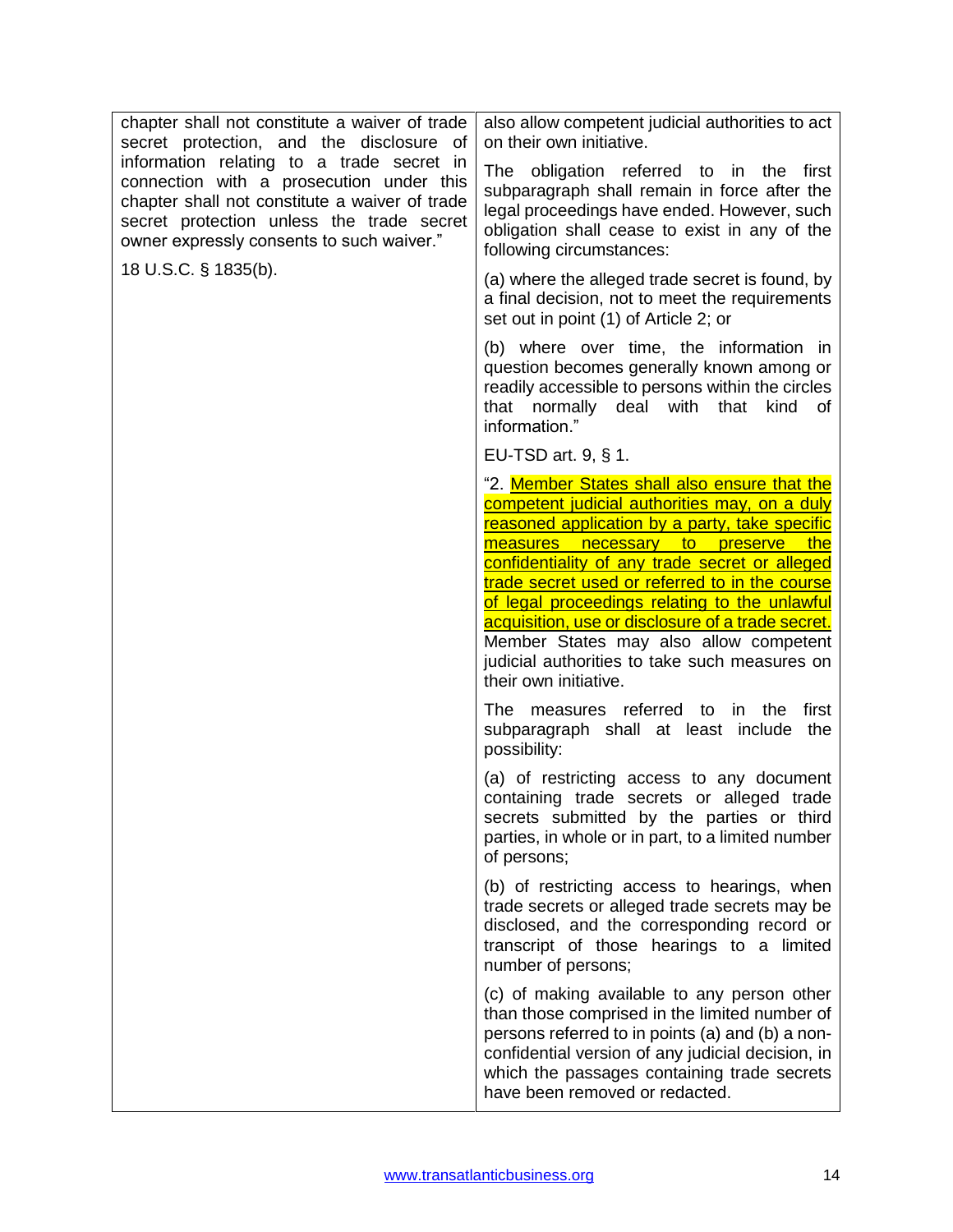| The number of persons referred to in points (a)<br>and (b) of the second subparagraph shall be<br>no greater than necessary in order to ensure<br>compliance with the right of the parties to the<br>legal proceedings to an effective remedy and<br>to a fair trial, and shall include, at least, one<br>natural person from each party and the<br>respective lawyers or other representatives of<br>those parties to the legal proceedings."                                                                        |
|-----------------------------------------------------------------------------------------------------------------------------------------------------------------------------------------------------------------------------------------------------------------------------------------------------------------------------------------------------------------------------------------------------------------------------------------------------------------------------------------------------------------------|
| EU-TSD, art. $9, § 2$ .                                                                                                                                                                                                                                                                                                                                                                                                                                                                                               |
| "3. When deciding on the measures referred to<br>their<br>paragraph 2 and assessing<br>in.<br>proportionality, the competent judicial<br>authorities shall take into account the need to<br>ensure the right to an effective remedy and to<br>a fair trial, the legitimate interests of the parties<br>and, where appropriate, of third parties, and<br>any potential harm for either of the parties,<br>and, where appropriate, for third parties,<br>resulting from the granting or rejection of such<br>measures." |
| EU-TSD, art. 9, § 3.                                                                                                                                                                                                                                                                                                                                                                                                                                                                                                  |

Both the US-DTSA and EU-TSD require courts hearing misappropriation cases to offer measures to keep trade secret information confidential. In the US, courts must not allow the public disclosure of alleged trade secret information without first giving the trade secret owner an opportunity to describe the owner's interest in maintaining confidentiality. 18 U.S.C. § 1835(b). The EU-TSD includes similar provisions requiring courts to take measures to preserve confidentiality based on a "duly reasoned application" by a party. EU-TSD art. 9, §§ 1-2. The EU also includes provisions setting out: circumstances in which confidentiality may be lifted (*e.g.*, the information later losing trade secret status), *id.* § 1(a)-(b); minimum potential measures to preserve confidentiality, *id.* § 2; and factors to consider when deciding on which confidentiality measures to implement, *id*. § 3. The restricted circle of persons allowed to access trade secret information during proceedings in EU Member States should consist of at least one natural person from each of the parties as well as their respective lawyers and, where applicable, other representatives appropriately qualified in order to defend, represent or serve the interests of a party (e.g., patent attorneys).<sup>8</sup> Although the US-DTSA lacks comparable provisions, such issues are typically addressed in court procedures for filing documents under seal and protective orders governing confidential information disclosed for purposes of litigation. Except for the fact that non-lawyer party representatives need not be given access to trade secret information in US

 $\overline{\phantom{a}}$ 8 According to recital (25) to the EU-TSD this requirement shall ensure the right of the parties to effective remedy and fair trial.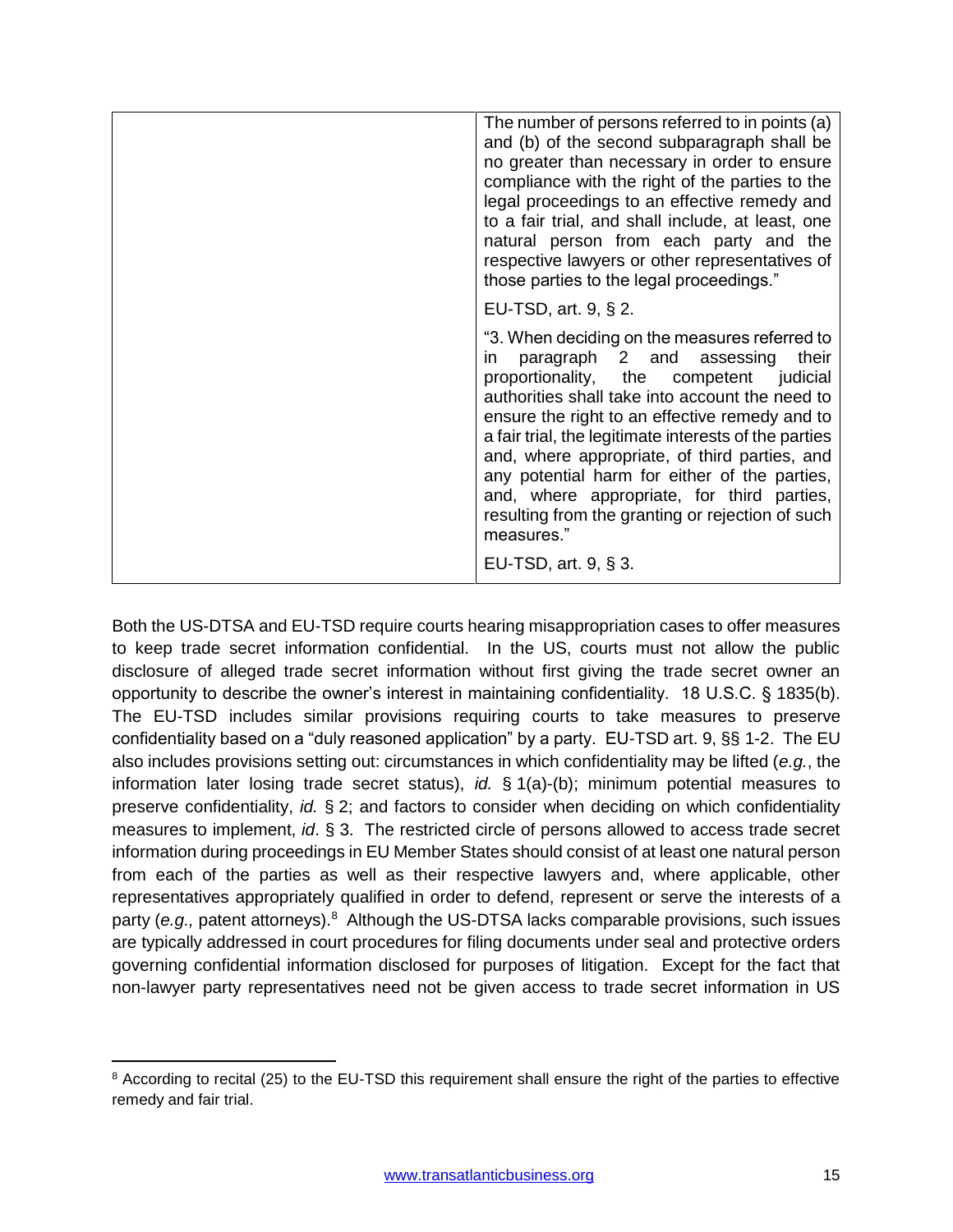proceedings (and often are not given such access), practical differences between the US and EU approaches are not likely to be significant.

# 4. Remedies

#### a. *Provisional Relief including Seizure of Property*

<span id="page-15-1"></span><span id="page-15-0"></span>

| <b>US-DTSA</b>                                                                                                                                                                                                                                                                                                                                                                                                                            | <b>EU-TSD</b>                                                                                                                                                                                                                                                                                                                                                                                                                                                                    |
|-------------------------------------------------------------------------------------------------------------------------------------------------------------------------------------------------------------------------------------------------------------------------------------------------------------------------------------------------------------------------------------------------------------------------------------------|----------------------------------------------------------------------------------------------------------------------------------------------------------------------------------------------------------------------------------------------------------------------------------------------------------------------------------------------------------------------------------------------------------------------------------------------------------------------------------|
| The full text of the provisions on seizure of<br>property are found in Appendix A (US-DTSA)<br>at 18 U.S.C. § 1836(b)(2). For the sake of<br>brevity, key provisions are summarized here:<br>ex parte applications<br><b>Permits</b><br>for<br>'seizure of property necessary to<br>prevent the propagation or<br>dissemination of the trade secret," but<br><u>"only in extraordinary circumstances.</u> "<br>Id. $§ 1836(b)(2)(A)(i)$ . | "1. Member States shall ensure that the<br>competent judicial authorities may, at the<br>request of the trade secret holder, order any<br>of the following provisional and precautionary<br>measures against the alleged infringer:<br>(a) the cessation of or, as the case may be,<br>the prohibition of the use or disclosure of the<br>trade secret on a provisional basis;<br>(b) the prohibition of the production, offering,<br>placing on the market or use of infringing |
| No ex parte order may be granted<br>unless applicant clearly shows:                                                                                                                                                                                                                                                                                                                                                                       | goods, or the importation, export or storage of                                                                                                                                                                                                                                                                                                                                                                                                                                  |
| Neither relief under Fed. R. Civ.<br>$\circ$<br>$P_{1}$ $65$ $(e.g.,$ preliminary<br>injunction ____or___temporary<br>restraining order) nor other form<br>of equitable relief adequate to<br>achieve purpose;<br>irreparable<br>Immediate<br>and<br>$\circ$<br>injury absent seizure;<br>Harm to applicant outweighs<br>$\circ$<br>harm to seizure target and                                                                            | infringing goods for those purposes;<br>(c) the seizure or delivery up of the suspected<br>infringing goods <sup>[9]</sup> , including imported goods,<br>so as to prevent their entry into, or circulation<br>on, the market."<br>EU-TSD art. 10, § 1.<br>"2. Member States shall ensure that the<br>judicial authorities may, as an alternative to<br>the measures referred to in paragraph 1                                                                                  |
| substantially outweighs harm to<br>third parties;<br><b>Likelihood of success on trade</b><br>$\circ$<br>secret<br>status<br>and<br>misappropriation;<br><b>Target actually possesses trade</b><br>$\circ$                                                                                                                                                                                                                                | make the continuation of the alleged unlawful<br>use of a trade secret subject to the lodging of<br>guarantees intended to ensure<br><u>the</u><br>compensation of the trade secret holder.<br>Disclosure of a trade secret in return for the<br>lodging of guarantees shall not be allowed.                                                                                                                                                                                     |
| secret and property to<br>be<br>seized;                                                                                                                                                                                                                                                                                                                                                                                                   | EU-TSD art. 10, § 2.                                                                                                                                                                                                                                                                                                                                                                                                                                                             |
| Application<br>particularly<br>$\circ$<br>describes matter to be seized<br>and its location;                                                                                                                                                                                                                                                                                                                                              | "1. Member States shall ensure that the<br>competent judicial authorities have, in respect<br>of the measures referred to in Article 10, the<br>authority to require the applicant to provide<br>evidence that may reasonably be considered                                                                                                                                                                                                                                      |

 $\overline{\phantom{a}}$ <sup>9</sup> The EU-TSD defines "infringing goods" to "mean[] goods, the design, characteristics, functioning, production process or marketing of which significantly benefits from trade secrets unlawfully acquired, used or disclosed.", Art 2 §4EU-TSD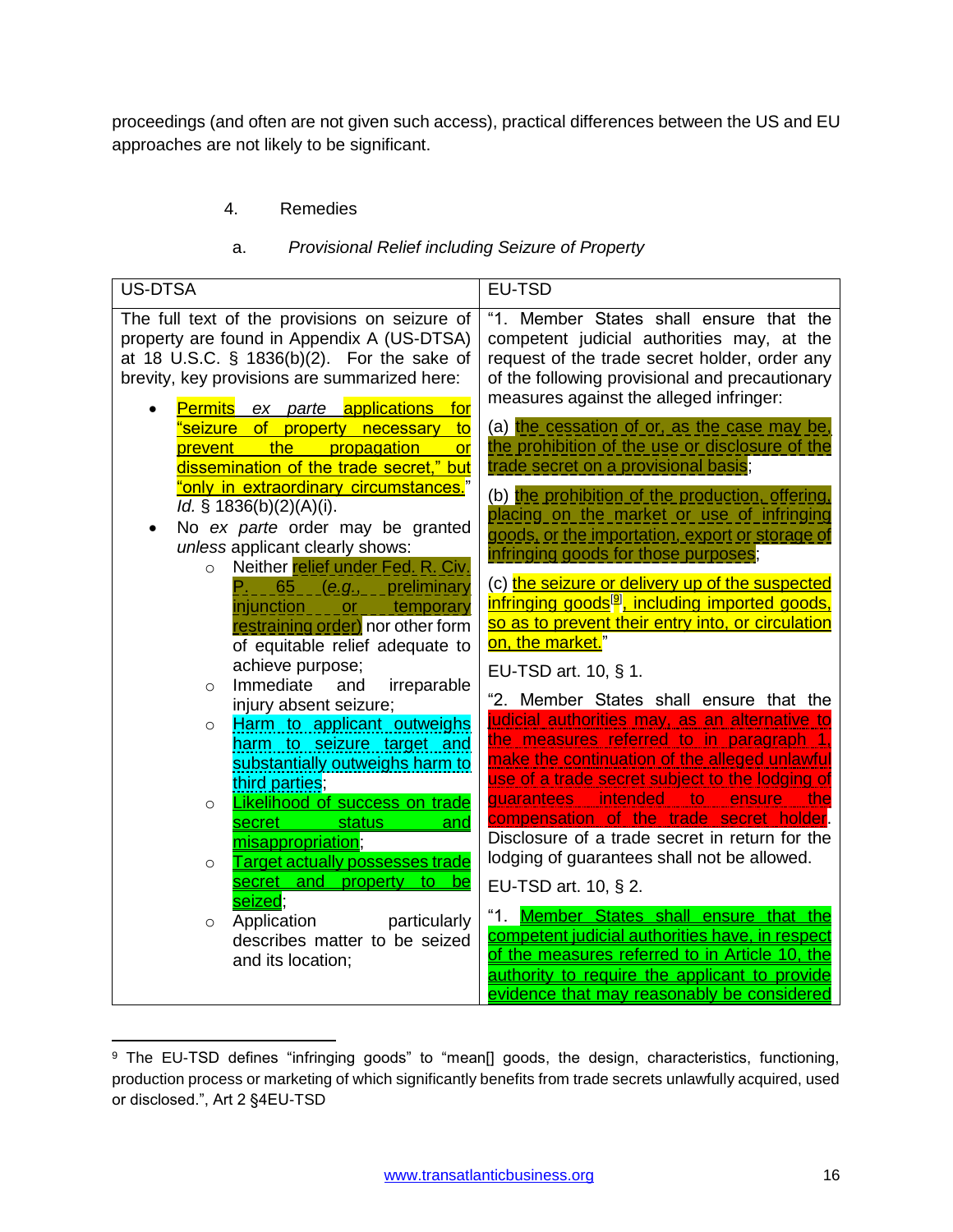| Target would<br>destroy<br>or<br>$\circ$<br>conceal matter to be seized if<br>given notice; and                                                                                                                                                                        | available in order to satisfy themselves with a<br>sufficient degree of certainty that:                                                                                                                                                                                                                                       |
|------------------------------------------------------------------------------------------------------------------------------------------------------------------------------------------------------------------------------------------------------------------------|-------------------------------------------------------------------------------------------------------------------------------------------------------------------------------------------------------------------------------------------------------------------------------------------------------------------------------|
| Applicant has not publicized the<br>$\circ$                                                                                                                                                                                                                            | (a) a trade secret exists;                                                                                                                                                                                                                                                                                                    |
| requested seizure.<br>Id. $§ 1836(b)(2)(A)(ii)$ .                                                                                                                                                                                                                      | (b) the applicant is the trade secret holder;<br><u>and</u>                                                                                                                                                                                                                                                                   |
| The court must hold a hearing on the<br>seizure within 7 days after the order<br>issues unless the target consents to a<br>longer time. <i>Id.</i> $\frac{1}{5}$ 1836(b)(2)(B) (v).<br>The court also must require the<br>applicant to post adequate security for      | (c) the trade secret has been acquired<br>unlawfully, is<br>being unlawfully used<br>or<br>disclosed, or unlawful acquisition, use or<br>disclosure of the trade secret is imminent."<br>EU-TSD, art. 11, § 1.                                                                                                                |
| any damages that could result from a<br>ş<br>wrongful<br>seizure,<br>id.<br>1836(b)(2)(B)(vi), and the target has a<br>cause of action for such damages, id. §<br>$1836(b)(2)(G)$ .<br>See also id. § 1836(b)(3)(A)(iii) ("in<br>exceptional circumstances that render | "2. Member States shall ensure that in<br>deciding on the granting or rejection of the<br>application and assessing its proportionality,<br>the competent judicial authorities shall be<br>required to take into account the specific<br>circumstances of the case, including, where<br>appropriate:                          |
| an injunction inequitable, <b>courts may</b><br>condition <sup>[]</sup> future use of the trade                                                                                                                                                                        | (a) the value and other specific features of the<br>trade secret;                                                                                                                                                                                                                                                             |
| secret upon payment of a reasonable<br>royalty for no longer than the period of<br>time for which such use could have                                                                                                                                                  | (b) the measures taken to protect the trade<br>secret;                                                                                                                                                                                                                                                                        |
| been prohibited").                                                                                                                                                                                                                                                     | (c) the conduct of the respondent in acquiring,<br>using or disclosing the trade secret;                                                                                                                                                                                                                                      |
|                                                                                                                                                                                                                                                                        | (d) <u>the impact of the unlawful</u><br><u>use</u> or<br>disclosure of the trade secret;                                                                                                                                                                                                                                     |
|                                                                                                                                                                                                                                                                        | (e) the legitimate interests of the parties and<br>the impact which the granting or rejection of<br>the measures could have on the parties;                                                                                                                                                                                   |
|                                                                                                                                                                                                                                                                        | (f) the legitimate interests of third parties;                                                                                                                                                                                                                                                                                |
|                                                                                                                                                                                                                                                                        | (g) the public interest; and                                                                                                                                                                                                                                                                                                  |
|                                                                                                                                                                                                                                                                        | (h) the safeguard of fundamental rights."                                                                                                                                                                                                                                                                                     |
|                                                                                                                                                                                                                                                                        | EU-TSD, art. 11, § 2.                                                                                                                                                                                                                                                                                                         |
|                                                                                                                                                                                                                                                                        | "3.<br>Member States shall ensure that the<br>measures referred to in Article 10 are revoked<br>or otherwise cease to have effect, upon the<br>request of the respondent, if:                                                                                                                                                 |
|                                                                                                                                                                                                                                                                        | (a) the applicant does not institute legal<br>proceedings leading to a decision on the<br>merits of the case before the competent<br>judicial authority, within a reasonable period<br>determined by the judicial authority ordering<br>the measures where the law of a Member<br>State so permits or, in the absence of such |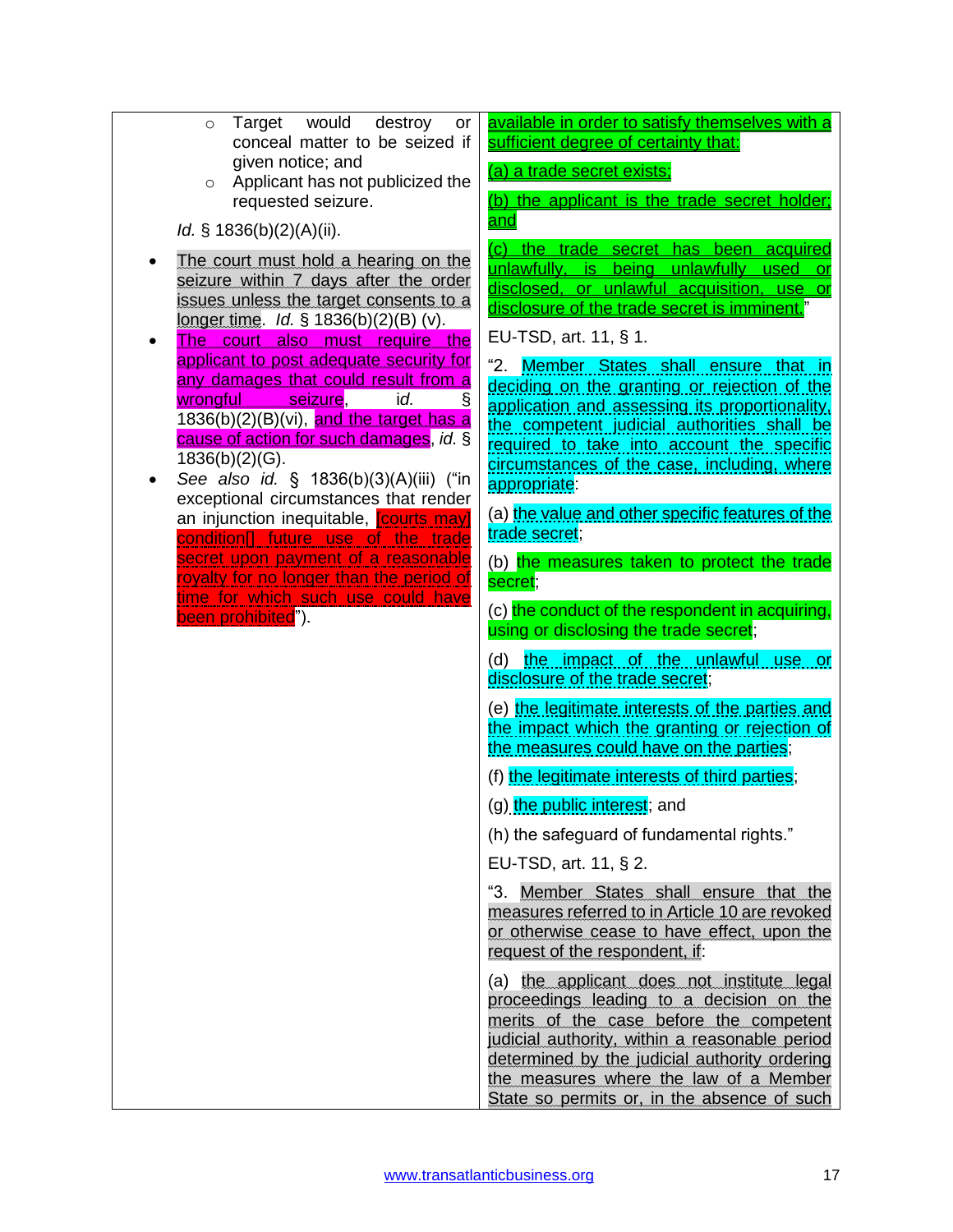| determination, within a period not exceeding<br>20 working days or 31 calendar days,<br>whichever is the longer; or                                                                                                                                                                                                                                                                                                                                                                                                                                                                                                                                          |
|--------------------------------------------------------------------------------------------------------------------------------------------------------------------------------------------------------------------------------------------------------------------------------------------------------------------------------------------------------------------------------------------------------------------------------------------------------------------------------------------------------------------------------------------------------------------------------------------------------------------------------------------------------------|
| (b) the information in question no longer<br>meets the requirements of point (1) of Article<br>2, for reasons that cannot be attributed to the<br>respondent."                                                                                                                                                                                                                                                                                                                                                                                                                                                                                               |
| EU-TSD, art. 11, § 3.                                                                                                                                                                                                                                                                                                                                                                                                                                                                                                                                                                                                                                        |
| "4. Member States shall ensure that the<br>competent judicial authorities may make the<br>measures referred to in Article 10 subject to<br>the lodging by the applicant of adequate<br>security or an equivalent assurance intended<br>to ensure compensation for any prejudice<br>suffered by the respondent and, where<br>appropriate, by any other person affected by<br>the measures."                                                                                                                                                                                                                                                                   |
| EU-TSD, art. 11, § 4.                                                                                                                                                                                                                                                                                                                                                                                                                                                                                                                                                                                                                                        |
| "5. Where the measures referred to in Article<br>10 are revoked on the basis of point (a) of<br>paragraph 3 of this Article, where they lapse<br>due to any act or omission by the applicant, or<br>where it is subsequently found that there has<br>been no unlawful acquisition, use<br>or<br>disclosure of the trade secret or threat of such<br>conduct, the competent judicial authorities<br>shall have the authority to order the applicant,<br>upon the request of the respondent or of an<br>injured third party, to provide the respondent,<br>or the injured third party, appropriate<br>compensation for any injury caused by those<br>measures. |
| Member States may provide that the request<br>for compensation referred to in the first<br>subparagraph is dealt with in separate legal<br>proceedings."                                                                                                                                                                                                                                                                                                                                                                                                                                                                                                     |
| EU-TSD, art. 11, § 5.                                                                                                                                                                                                                                                                                                                                                                                                                                                                                                                                                                                                                                        |

#### **Seizure**

While both the US-DTSA and EU-TSD provide for the seizure of goods, the US law expressly permits *ex parte* seizure of property where necessary to protect a trade secret in extraordinary circumstances and where certain conditions are met. 18 U.S.C. § 1836(b)(2). The EU-TSD is silent as to whether seizure procedures may be conducted *ex parte*. EU-TSD art. 10, § 1(c). The US-DTSA seizure remedy also applies more broadly to "property" as opposed to only "goods,"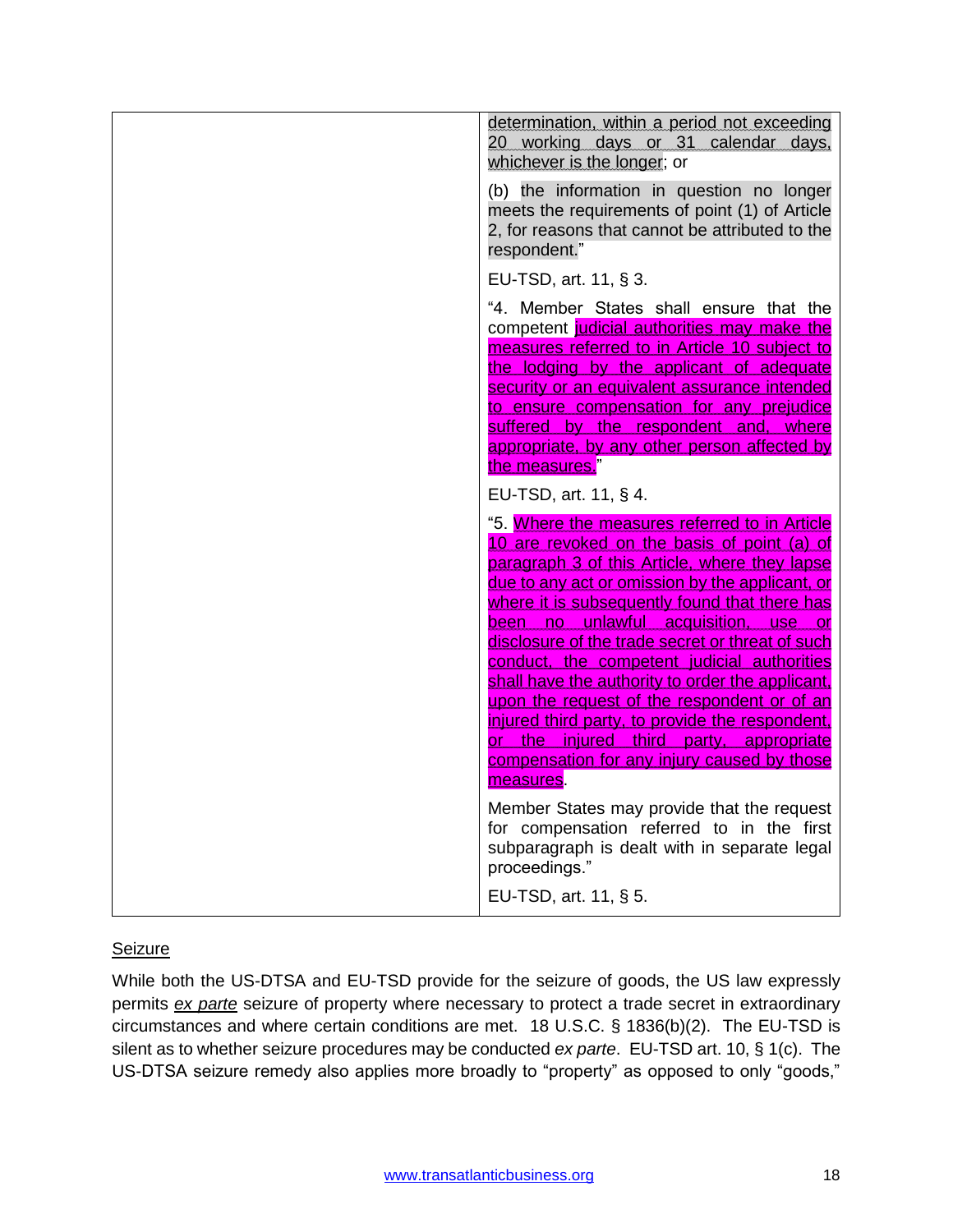which presumably encompasses items like documents that reflect the trade secrets and equipment used to manufacture infringing goods.

#### Provisional or Precautionary Measures including Preliminary Injunctive Relief

The EU-TSD expressly requires Member States to include provisions for provisional or precautionary measures including preliminary injunctive relief. EU-TSD art. 10, § 1. Although the US-DTSA does not include express provisions on such measures, it references comparable relief provided by Federal Rule of Civil Procedure 65, including preliminary injunctions and temporary restraining orders. *See* 18 U.S.C. § 1836(b)(2)(A)(ii). In effect, therefore, both US and EU law provide for similar provisional or precautionary measures.

Both sets of laws also provide that judicial authorities must consider similar factors in deciding whether to grant or deny provisional or precautionary relief.

- *Balancing of harms and public interest*. In the US, balancing of harms is directly addressed in the US-DTSA for the *ex parte* seizure remedy, *id.* § 1836(b)(2)(A)(ii), and balancing of harms and the public interest are addressed in common law concerning preliminary injunctive relief. *See, e.g.*, *Winter, et al. v. Natural Resources Defense Council, Inc., et al.*, 555 U.S. 7 (2008) (stating that an applicant for preliminary or permanent injunctive relief must show "that he is likely to succeed on the merits, that he is likely to suffer irreparable harm in the absence of preliminary relief, *that the balance of equities tips in his favor, and that an injunction is in the public interest*") (emphasis added). The EU-TSD directs judicial authorities to consider various circumstances that roughly correspond to a balance of harms, including the value of the trade secret, the impact of its misappropriation, the interests of the parties, third parties and public. EU-TSD art. 11, § 2.
- *Target in possession of trade secret and likelihood of success on the merits*. The US-DTSA expressly states these factors, 18 U.S.C. § 1836(b)(2)(A)(ii), and the EU-TSD similarly requires that judicial authorities have the authority to require corresponding evidence demonstrating, with a sufficient degree of certainty, that misappropriation has occurred, the trade secret exists, and the applicant is its holder, EU-TSD, art. 11, § 1; *see also id.* art. 11, § 2 (judicial authorities must take into account factors including the applicant's protective measures<sup>10</sup> and the conduct of the respondent in acquiring the trade secret).
- *Prompt Opportunity for Respondent to Challenge Preliminary or Precautionary Relief.* At least with respect to *ex parte* seizure, the US-DTSA requires that courts hold a hearing on the seizure within 7 days, unless the target consents to a later hearing. 18 U.S.C. § 1836(b)(2)(B)(v); *see also* Fed. R. Civ. P. 65(b)(2)-(3) (limiting *ex parte* temporary restraining orders to 14 days in duration unless extended by the court or the target's

 $\overline{a}$ 

 $10$  As the protective measures put in place by the trade secret holder have to be taken into account by the judicial authorities when deciding on provisional measures (EU-TSD art. 11, § 2), ensuring confidentiality is of utmost importance not only for the information to be considered a trade secret pursuant to EU-TSD art. 2, § 1 but also for access to effective judicial protection as set forth in EU-TSD art. 10, 11.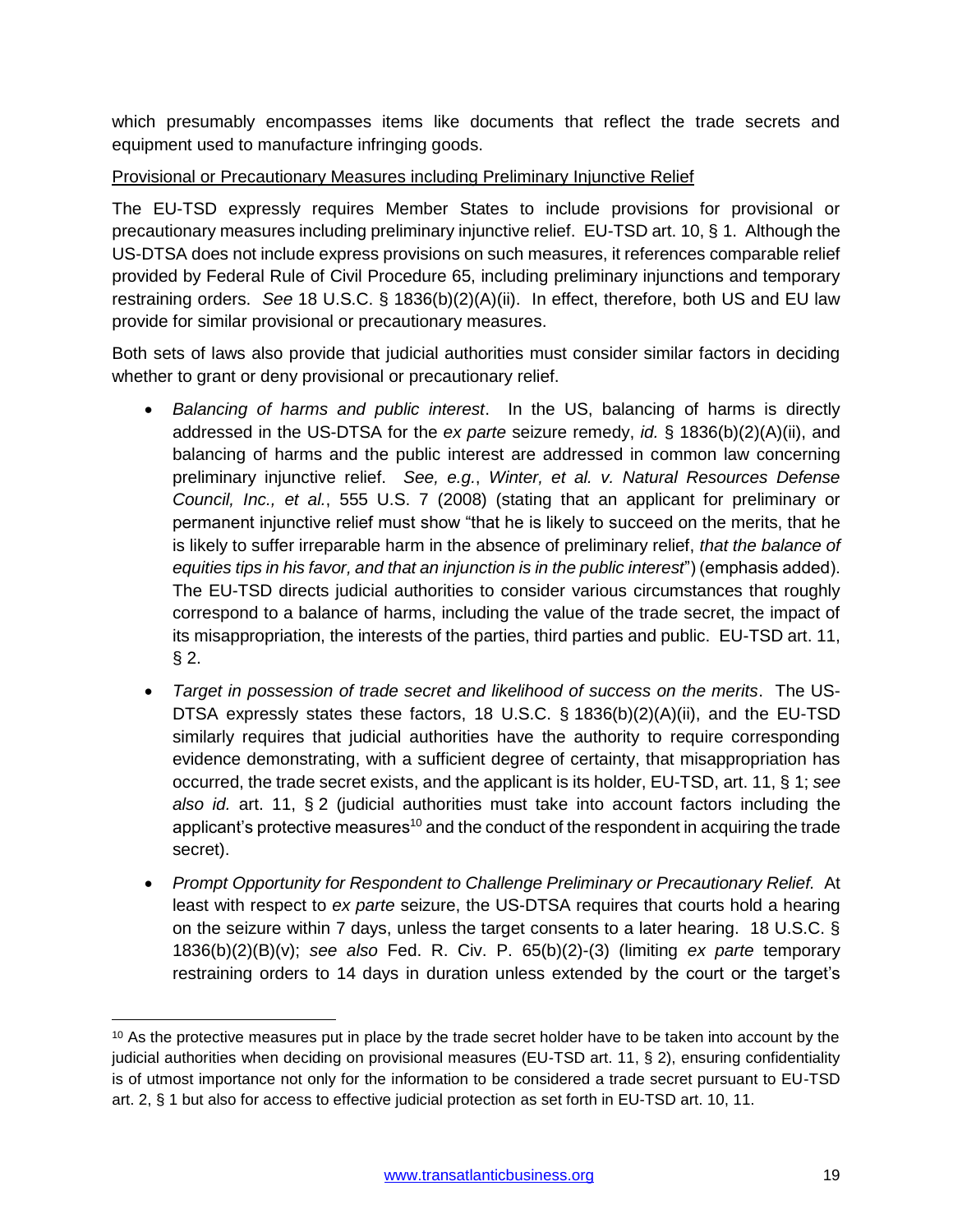consent, and requiring a preliminary injunction hearing at the earliest possible time after a temporary restraining order). The EU-TSD includes somewhat similar provisions applying to all preliminary or precautionary measures, requiring their revocation at the respondent's request if the applicant does not institute misappropriation proceedings on the merits within a reasonable time (about a month unless otherwise specified by a Member State's judicial authorities), or if the information ceases to qualify as a trade secret for reasons not attributable to the respondent. EU-TSD art. 11, § 3.

- *Requirement for Applicant to Post Security*. The US-DTSA requires applicants to post security in connection with *ex parte* seizures and gives the target a cause of action to sue for damages, 18 U.S.C. §§ 1836(b)(2)(B)(vi), 1836(b)(2)(G); and Federal Rule of Civil Procedure 65(c) includes comparable security requirements for preliminary injunctive relief. The EU-TSD similarly requires that judicial authorities be given the ability to require adequate security for any prejudice the respondent or third parties may suffer, EU-TSD, art. 11, § 4, and allows for compensation to a respondent where the preliminary or precautionary measures prove to have been inappropriate, EU-TSD art. 11, § 5.
- *Reasonable Royalty in lieu of Injunction*. Both the US-DTSA and EU-TSD include provisions allowing for the imposition of a reasonable royalty to compensate the trade secret owner or holder as an alternative to a preliminary injunction or other preliminary measures. 18 U.S.C. § 1836(b)(3)(A)(iii); EU-TSD art. 10, § 2.

# b. *Damages*

<span id="page-19-1"></span><span id="page-19-0"></span>

| <b>US-DTSA</b>                                                                                                                                                         | <b>EU-TSD</b>                                                                                                                                                                                                                                                           |
|------------------------------------------------------------------------------------------------------------------------------------------------------------------------|-------------------------------------------------------------------------------------------------------------------------------------------------------------------------------------------------------------------------------------------------------------------------|
| Compensatory damages are available for<br>any additional<br>unjust<br>actual<br>and<br>loss<br>enrichment; or, in the alternative, a reasonable<br>royalty:<br>"(i) -- | Damages similarly include payment to<br>compensate the trade secret holder for actual<br>prejudice including lost profits, as well as<br>unfair profits made by the infringer; or, in the<br>alternative, a lump sum based at least in part<br>on a reasonable royalty: |
| (I) damages for actual loss caused by<br>misappropriation of the trade<br><u>the l</u><br>secret; and                                                                  | "1. Member States shall ensure that the<br>competent judicial authorities, upon<br>the<br>request of the injured party, order an infringer                                                                                                                              |
| (II) damages for any unjust enrichment<br>caused by the misappropriation of the<br>trade secret that is not addressed in<br>computing damages for actual loss; or      | who knew or ought to have known that he, she<br>or it was engaging in unlawful acquisition, use<br>or disclosure of a trade secret, to pay the trade<br>secret holder damages appropriate to the                                                                        |
| (ii) in lieu of damages measured by any other<br>methods, the damages caused<br>by the<br>misappropriation measured by imposition of                                   | actual prejudice suffered as a result of the<br>unlawful acquisition, use or disclosure of the<br>trade secret.                                                                                                                                                         |
| <u>liability for a reasonable royalty for the</u><br>misappropriator's unauthorized disclosure or<br>use of the trade secret[.]"                                       | Member States may limit the liability for<br>employees<br>of<br>towards<br>damages<br>their<br>employers for the unlawful acquisition, use or                                                                                                                           |

#### i. Compensatory Damages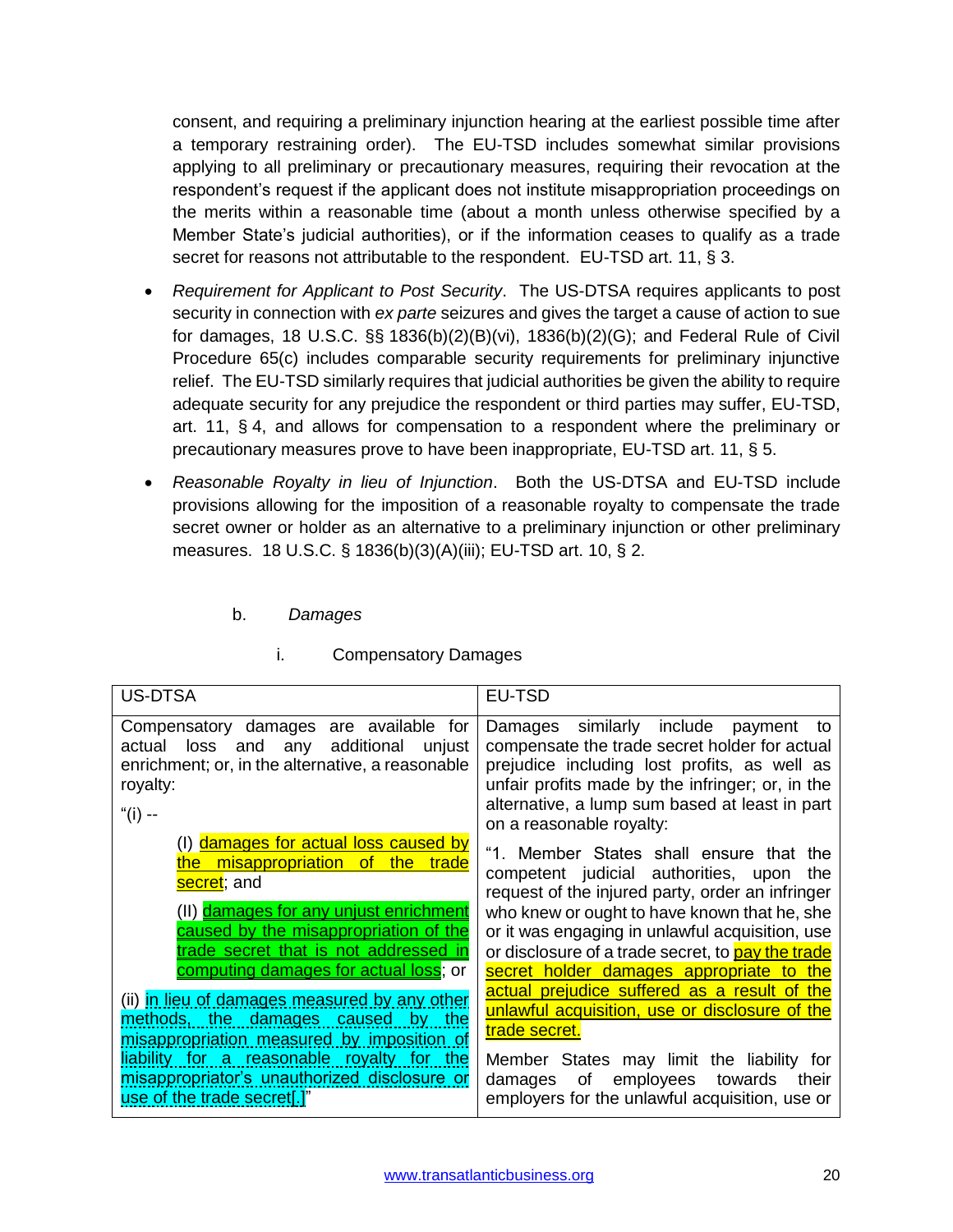| 18 U.S.C. § 1836(b)(3)(B). | disclosure of a trade secret of the employer<br>where they act without intent."                                                                                                                                                                                                                                                                  |
|----------------------------|--------------------------------------------------------------------------------------------------------------------------------------------------------------------------------------------------------------------------------------------------------------------------------------------------------------------------------------------------|
|                            | EU-TSD art. 14, § 1.                                                                                                                                                                                                                                                                                                                             |
|                            | 2. When setting the damages referred to in<br>paragraph 1, the competent judicial authorities<br>shall take into account all appropriate factors,<br>as the negative<br><mark>such</mark> a<br>economic<br>consequences, including lost profits, which<br>the injured party has suffered, any unfair<br>profits made by the infringer            |
|                            | Alternatively, the competent judicial<br>authorities may, in appropriate cases, set the<br>damages as a lump sum on the basis of<br>elements such as, at a minimum, the amount<br>of royalties or fees which would have been<br>due had the infringer requested authorisation<br>to use the trade secret in question.<br>EU-TSD art. 14, $\S$ 2. |

With respect to compensatory damages, the US-DTSA and EU-TSD are essentially consistent. Both permit damages for actual loss or prejudice suffered by the claimant including: the claimant's lost profits, *see* 18 U.S.C. § 1836(b)(3)(B)(i)(I), EU-TSD art. 14, § 1; and (non-duplicative) damages based on benefits unfairly received by the misappropriator ("unjust enrichment"<sup>11</sup> under US law, *id.* § 1836(b)(3)(B)(i), and "unfair profits made by the infringer" under EU-TSD art. 14, § 2). Both the US and EU also provide, in the alternative to those measures, for damages based on a reasonable royalty for the misappropriation. 18 U.S.C. § 1836(b)(3)(B)(ii); EU-TSD art. 14, § 2.<sup>12</sup>

The EU-TSD also includes a provision, not found in the US-DTSA damages statute, stating that Member States may limit employee liability toward their employers if the misappropriation was without intent. EU-TSD art. 14, § 1.

# ii. Punitive Damages

<span id="page-20-0"></span>

| US-DTSA                                                                                                | EU-TSD                                                                                                                                                                                                                 |
|--------------------------------------------------------------------------------------------------------|------------------------------------------------------------------------------------------------------------------------------------------------------------------------------------------------------------------------|
| "[I]f the trade secret is willfully and maliciously   Judicial authorities may, "in appropriate cases, | misappropriated, award exemplary damages   [take into account] elements other than<br>in an amount not more than 2 times the economic factors, such as the moral prejudice<br>caused to the trade secret holder by the |

 $\overline{a}$ <sup>11</sup> Unjust enrichment under US law may be based on the infringer's profits or other measures (*e.g.*, the value of the trade secret misappropriated).

<sup>&</sup>lt;sup>12</sup> According to recitals (7) and (30) of the EU-TSD, it was of major importance for the legislator to provide for the opportunity to calculate damages on a royalty basis.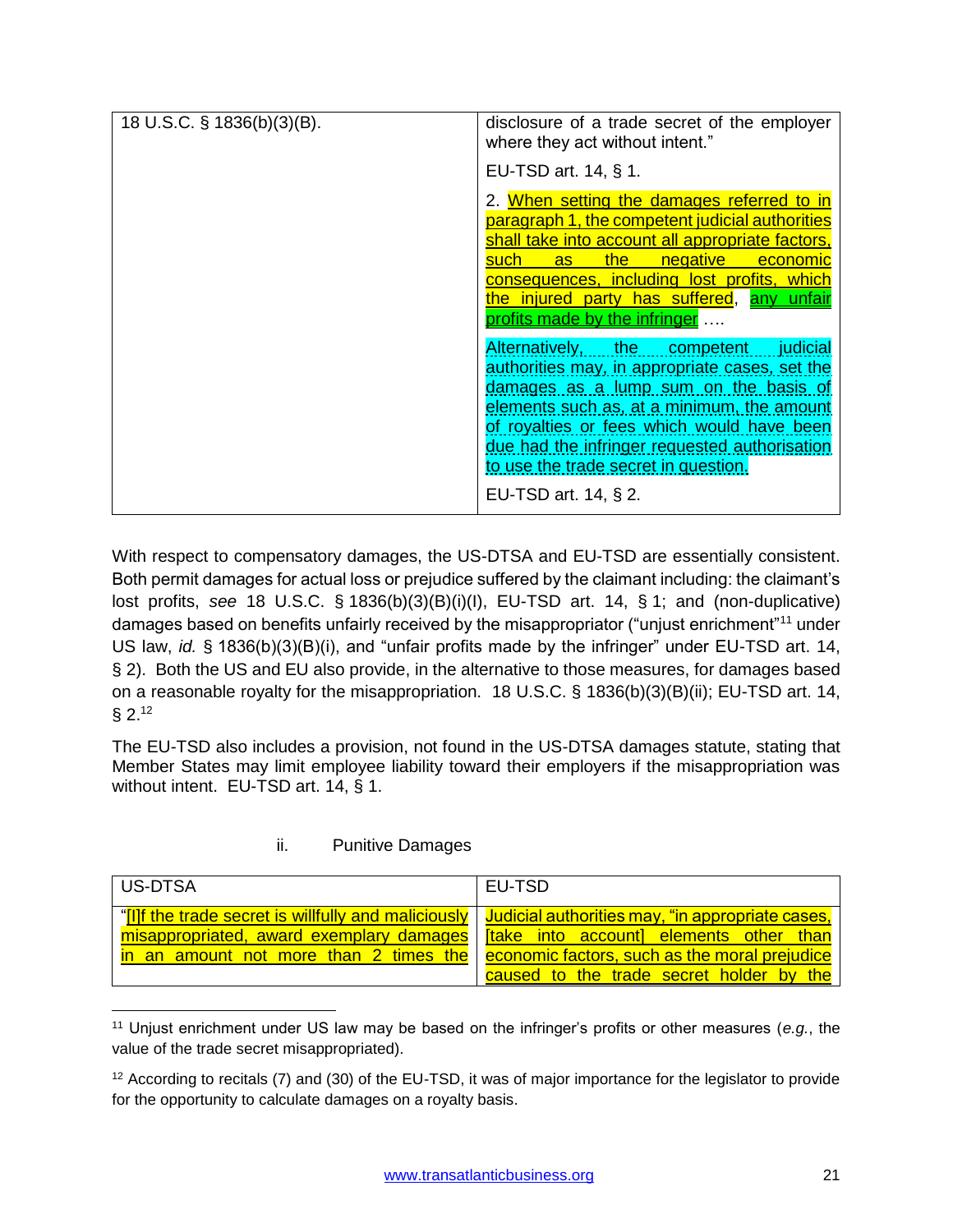| amount of the [compensatory] damages   unlawful acquisition, use or disclosure of the<br>awarded." | trade secret."       |
|----------------------------------------------------------------------------------------------------|----------------------|
| 18 U.S.C. § 1836(b)(3)(C).                                                                         | EU-TSD art. 14, § 2. |

Under the US-DTSA, in cases of willful or malicious misappropriation, exemplary (*i.e.*, punitive) damages may be awarded up to 2 times the compensatory damages. 18 U.S.C. § 1836(b)(3)(C). The EU-TSD does not expressly provide for exemplary or punitive damages as a multiple of compensatory damages, but it does state that judicial authorities may, in appropriate cases, consider non-economic factors such as moral prejudice suffered by the trade secret holder. EU-TSD art. 14, § 2. It remains to be seen whether allowing consideration of non-economic, moral factors could lead to significant exemplary damages under any of the EU Member States' laws.

<span id="page-21-0"></span>

| <b>US-DTSA</b>                                                                                                                                                                                                                                                                                     | EU-TSD                                                                                                                                                                                                                                                                                                                                            |
|----------------------------------------------------------------------------------------------------------------------------------------------------------------------------------------------------------------------------------------------------------------------------------------------------|---------------------------------------------------------------------------------------------------------------------------------------------------------------------------------------------------------------------------------------------------------------------------------------------------------------------------------------------------|
| Remedies include "an injunction--<br>to prevent any actual or threatened<br>(i)<br>misappropriation  on such terms as the court<br><u>deems reasonable ;</u><br>(ii) if determined appropriate by the court,<br>requiring affirmative actions to be taken to<br>protect the trade secret; and      | "1. Member States shall ensure that, where a<br>judicial decision taken on the merits of the<br>case finds that there has been unlawful<br>acquisition, use or disclosure of a trade secret,<br>the competent judicial authorities may, at the<br>request of the applicant, order one or more of<br>the following measures against the infringer: |
| (iii) in exceptional circumstances that render<br>an injunction inequitable, that conditions future<br>use of the trade secret upon payment of a<br>reasonable royalty for no longer than the<br>period of time for which such use could have<br>been prohibited[.]"<br>18 U.S.C. § 1836(b)(3)(A). | (a) the cessation of or, as the case may be, the<br>prohibition of the use or disclosure of the trade<br>secret;                                                                                                                                                                                                                                  |
|                                                                                                                                                                                                                                                                                                    | (b) the prohibition of the production, offering,<br>placing on the market or use of infringing<br>goods, or the importation, export or storage of<br>infringing goods for those purposes;                                                                                                                                                         |
|                                                                                                                                                                                                                                                                                                    | (c) the adoption of the appropriate corrective<br>measures with regard to the infringing goods;                                                                                                                                                                                                                                                   |
|                                                                                                                                                                                                                                                                                                    | (d) the destruction of all or part of any<br>document, object, material, substance or<br>electronic file containing or embodying the<br>trade secret or, where appropriate, the<br>delivery up to the applicant of all or part of<br>those documents, objects,<br>materials,<br>substances or electronic files."                                  |
|                                                                                                                                                                                                                                                                                                    | EU-TSD art. 12, § 1; see also id. art. 12, § 2<br>(expanding upon corrective<br>measures<br>referenced<br>in §1(c)); <i>id.</i> art. 12, §3<br>(addressing disposition of infringing goods<br>withdrawn from the market); id. art. 12, § 4<br>(stating expenses of compliance with $\S1(c)$ -(d)                                                  |

c. *Injunctive Relief*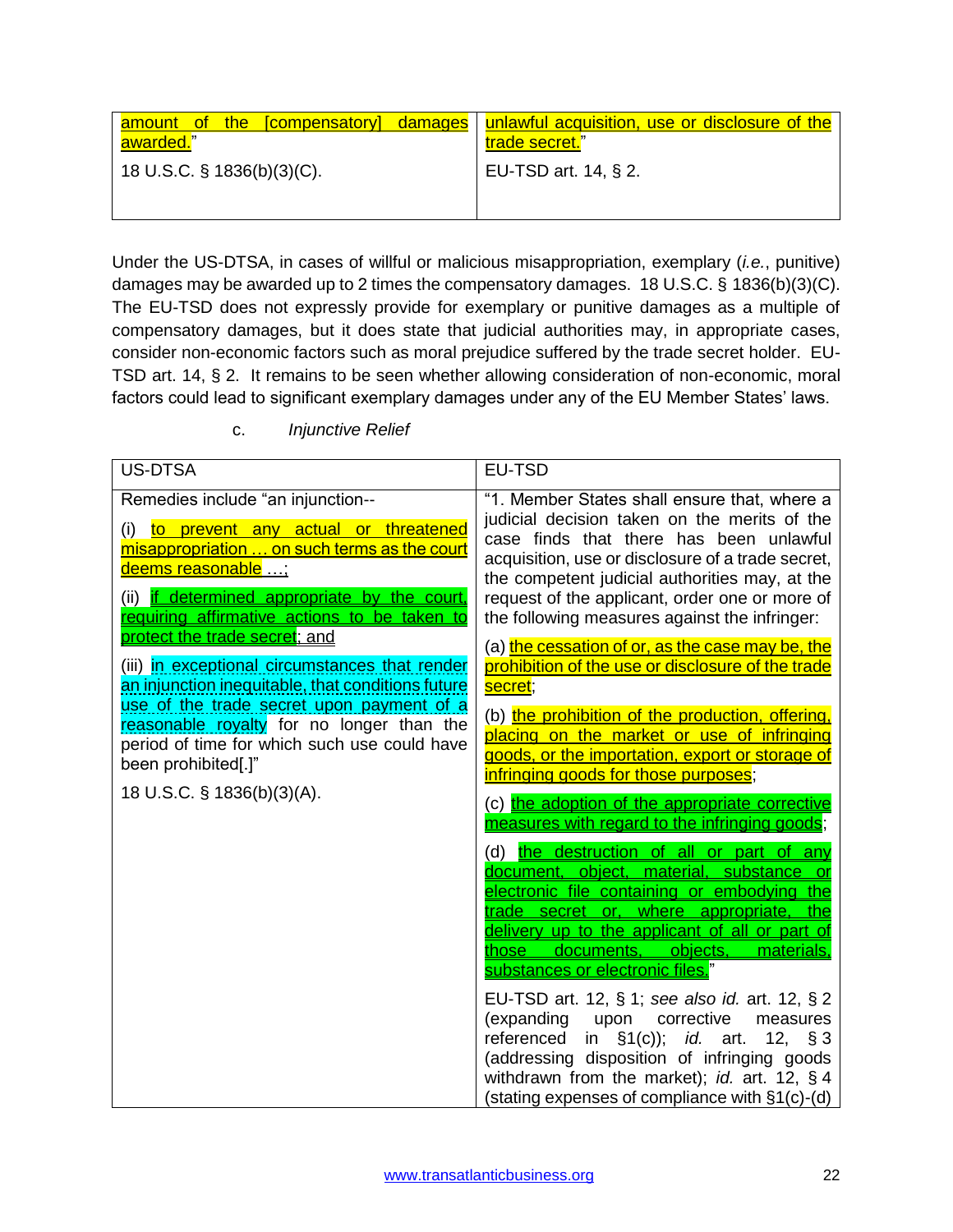| generally borne by infringer); id. art. 13, § 1<br>(detailing circumstances judicial authorities<br>must consider when assessing applications<br>for injunctive relief); <i>id.</i> art. 13, $\S$ 2 (requiring<br>revocation of injunctive relief if the subject<br>information ceases to be a trade secret).                          |
|----------------------------------------------------------------------------------------------------------------------------------------------------------------------------------------------------------------------------------------------------------------------------------------------------------------------------------------|
| "3. Member States shall provide that, at the<br>request of the person liable to be subject to the<br>measures provided for in Article 12, the<br>competent judicial authority may order<br>pecuniary compensation to be paid to the<br>injured party instead of applying those<br>measures if all the following conditions are<br>met: |
| (a) the person concerned at the time of use or<br>disclosure neither knew nor ought, under the<br>circumstances, to have known that the trade<br>secret was obtained from another person who<br>was using or disclosing the trade secret<br>unlawfully;                                                                                |
| (b) execution of the measures in question<br>would cause that person disproportionate<br>harm; and                                                                                                                                                                                                                                     |
| (c) pecuniary compensation to the injured<br>party appears reasonably satisfactory."                                                                                                                                                                                                                                                   |
| EU-TSD art. 13, § 3.                                                                                                                                                                                                                                                                                                                   |

The US-DTSA and EU-TSD also both permit injunctive relief, including to halt or prevent misappropriation and to undertake affirmative actions or corrective measures to protect the trade secret. 18 U.S.C. § 1836(b)(3)(A)(i)-(ii)<sup>13</sup>; EU-TSD art. 12, § 1(a)-(d). As with precautionary measures, both the US and EU also allow the imposition of a reasonable royalty for any misappropriation that is not enjoined. 18 U.S.C. § 1836(b)(3)(A)(iii); EU-TSD art. 13, § 3. The US-DTSA states that the reasonable royalty alternative is to be employed only "in exceptional circumstances that render an injunction inequitable," while the EU-TSD lists conditions that must be met, including the misappropriator's lack of culpable knowledge and disproportionate harm that an injunction would cause. *Id.* <sup>14</sup>

 $\overline{a}$ 

<sup>&</sup>lt;sup>13</sup> In addition, the US International Trade Commission has the authority to exclude imported goods from the US if, upon a petition, it finds the goods are based on a trade secret misappropriation. *See* 19 U.S.C. § 1337(a)(1)(A)(defining unlawful activities to include "[u]nfair methods of competition and unfair acts" in the importation of articles"); *see also TianRui Group Co. v. Int'l Trade Comm'n*, 661 F.3d 1322, 1326 (Fed. Cir. 2011) ("The Commission has long interpreted Section 337 to apply to trade secret misappropriation.").

<sup>&</sup>lt;sup>14</sup> Recital (29) to the EU-TSD points out that the purpose of art. 13 § 3 providing a possible reasonable royalty in lieu of injunctive relief is to favor bona fide users. In this regard, it has been emphasized that the pecuniary compensation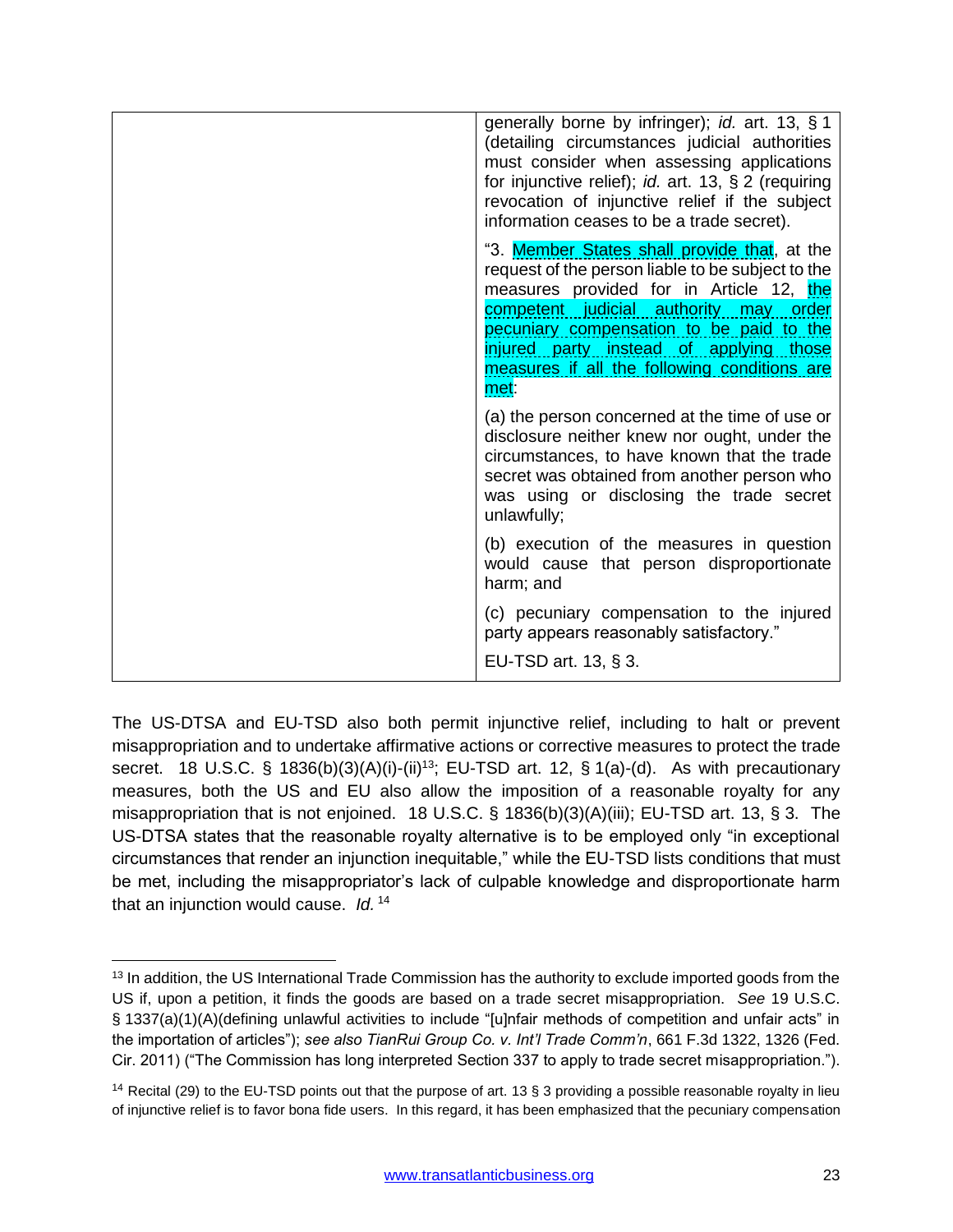d. *Attorneys' Fees or Other Sanctions for Bad-Faith Claims or Defenses*

<span id="page-23-0"></span>

| US-DTSA                                                   | EU-TSD                                                                        |
|-----------------------------------------------------------|-------------------------------------------------------------------------------|
| "[I]f a claim of the misappropriation is made in          | "Member States shall ensure that competent                                    |
| bad faith, which may be established by                    | judicial authorities may, upon the request of                                 |
| circumstantial evidence, a motion to terminate            | the respondent, apply appropriate measures                                    |
| an injunction is made or opposed in bad faith,            | as provided for in national law, where an                                     |
| or the trade secret was willfully and maliciously         | the<br>application<br>concerning<br>unlawful                                  |
| misappropriated, <mark>[a court ]</mark><br>may]<br>award | acquisition, use or disclosure of a trade secret                              |
| reasonable attorney's fees to the prevailing              | is manifestly unfounded and the applicant is                                  |
| party."                                                   | found to have initiated the legal proceedings                                 |
| 18 U.S.C. § 1836(b)(3)(D).                                | abusively or in bad faith. Such measures may,                                 |
|                                                           | as appropriate, include awarding damages to                                   |
|                                                           | the respondent, imposing sanctions on the                                     |
|                                                           | applicant or ordering the dissemination of                                    |
|                                                           | information concerning a decision as referred                                 |
|                                                           | to in Article 15."                                                            |
|                                                           |                                                                               |
|                                                           | EU-TSD art. 7, § 2; see also id. Recitals,                                    |
|                                                           | $\S(22)$ (focusing on potential abuses by<br>applicants acting in bad faith). |
|                                                           |                                                                               |

Both the US-DTSA and EU-TSD allow for sanctions against a party that initiates misappropriation claims in bad faith. The US-DTSA specifically provides for an award of attorneys' fees to a party that prevails against a bad-faith misappropriation claim. 18 U.S.C. § 1836(b)(3)(D); *see also* Fed. R. Civ. P. 11 (generally permitting sanctions for federal court filings that are presented for an improper purpose or that lack sufficient basis in law or fact). The EU-TSD similarly compels Member States to allow for the imposition of sanctions on the applicant or the award of damages to the prevailing respondent if the legal proceedings were initiated abusively or in bad faith. EU-TSD art. 7, § 2.

The US-DTSA also allows for an attorneys' fee award to the applicant if the misappropriator acts willfully or maliciously, or against any party that makes or opposes a motion to terminate an injunction in bad faith. 18 U.S.C. § 1836(b)(3)(D).

# e. *Statute of limitations*

 $\overline{\phantom{a}}$ 

<span id="page-23-1"></span>

| US-DTSA                                     | EU-TSD                                                                                                  |
|---------------------------------------------|---------------------------------------------------------------------------------------------------------|
|                                             | "Period of limitations.—A civil action under   "1. Member States shall, in accordance with              |
|                                             | subsection (b) may not be commenced later   this Article, lay down rules on the limitation              |
|                                             | than 3 years after the date on which the periods applicable to substantive claims and                   |
|                                             | misappropriation with respect to which the $\vert$ actions for the application of the measures, $\vert$ |
| action would relate is discovered or by the |                                                                                                         |

should not exceed the amount of royalties which would have been due had that person obtained authorization to use the trade secret in question.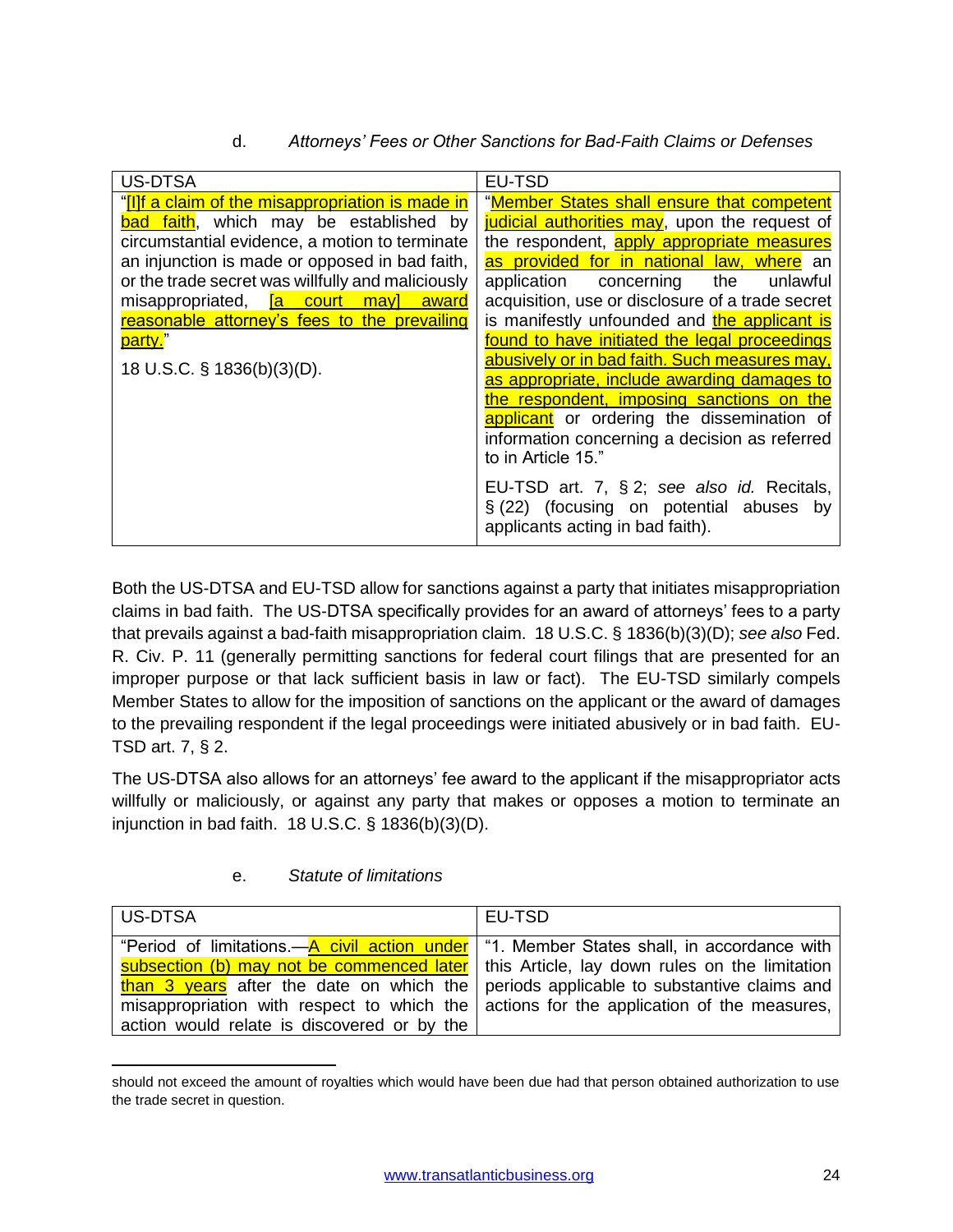| exercise of reasonable diligence should have<br>been discovered. For purposes of this         | procedures and remedies provided for in this<br>Directive."                                                                                     |
|-----------------------------------------------------------------------------------------------|-------------------------------------------------------------------------------------------------------------------------------------------------|
| subsection, a continuing misappropriation<br>constitutes a single claim of misappropriation." | The rules referred to in the first subparagraph<br>shall determine when the limitation period                                                   |
| 18 U.S.C. § 1836(d).                                                                          | begins to run, the duration of the limitation<br>period and the circumstances under which the<br>limitation period is interrupted or suspended. |
|                                                                                               | EU-TSD art. $8, \S$ 1.                                                                                                                          |
|                                                                                               | 2. The duration of the limitation period shall not<br>exceed six years."                                                                        |
|                                                                                               | EU-TSD art. $8, § 2$ .                                                                                                                          |

Both the US-DTSA and EU-TSD address the limitation period for filing misappropriation claims.

The US-DTSA specifies a three-year period triggered by actual or constructive discovery. 18 U.S.C. § 1836(d). The EU-TSD, however, only specifies a maximum period of six years, leaving Member States free to define a shorter period and the rules for when the limitation period begins and how it may be tolled. EU-TSD art. 8, §§ 1-2.

#### f. *Employee Mobility*

<span id="page-24-0"></span>

| <b>US-DTSA</b>                                                                                                                                                                                                                                                                                                                                                                                                                    | EU-TSD                                                                                                                                                                                                                                                                                                                                                                                                                               |
|-----------------------------------------------------------------------------------------------------------------------------------------------------------------------------------------------------------------------------------------------------------------------------------------------------------------------------------------------------------------------------------------------------------------------------------|--------------------------------------------------------------------------------------------------------------------------------------------------------------------------------------------------------------------------------------------------------------------------------------------------------------------------------------------------------------------------------------------------------------------------------------|
| Injunction orders shall not "(I) prevent a person<br>from entering into an employment relationship,<br>and  conditions placed on such employment<br>shall be based on evidence of threatened<br>misappropriation and not merely<br>on the<br>information the person knows; or (II) otherwise<br>conflict with an applicable State law prohibiting<br>restraints on the practice of a lawful<br>profession, trade, or business[.]" | "Nothing in this Directive shall be understood<br>to offer any ground for restricting the mobility<br>of employees. In particular, in relation to the<br>exercise of such mobility, this Directive shall<br>not offer any ground for:<br>a) limiting employees' use of information that<br>does not constitute a trade secret as defined<br>in point (1) of Article 2;<br>(b) <mark>limiting employees' use of experience and</mark> |
| 18 U.S.C. § 1836(b)(3)(A)(i)(l)-(II).                                                                                                                                                                                                                                                                                                                                                                                             | skills honestly acquired in the normal course<br>of their employment;                                                                                                                                                                                                                                                                                                                                                                |
|                                                                                                                                                                                                                                                                                                                                                                                                                                   | imposing any additional restrictions on<br>C)<br>employees in their employment<br>contracts<br>other than restrictions imposed in accordance<br><u>with Union or national law.</u> "                                                                                                                                                                                                                                                 |
|                                                                                                                                                                                                                                                                                                                                                                                                                                   | EU-TSD art. 1, § 3; see also EU-TSD Recitals,<br>$\S\S(13)$ , $(21)$ .                                                                                                                                                                                                                                                                                                                                                               |

The EU-TSD provides relatively robust protections to protect employee mobility, stating categorically that the directive shall not "offer any ground for restricting the mobility of employees." EU-TSD art. 1, § 3. That prohibition is highlighted by stating that the directive should offer no ground for: (a) limiting employees' use of non-trade secret information; (b) limiting their use of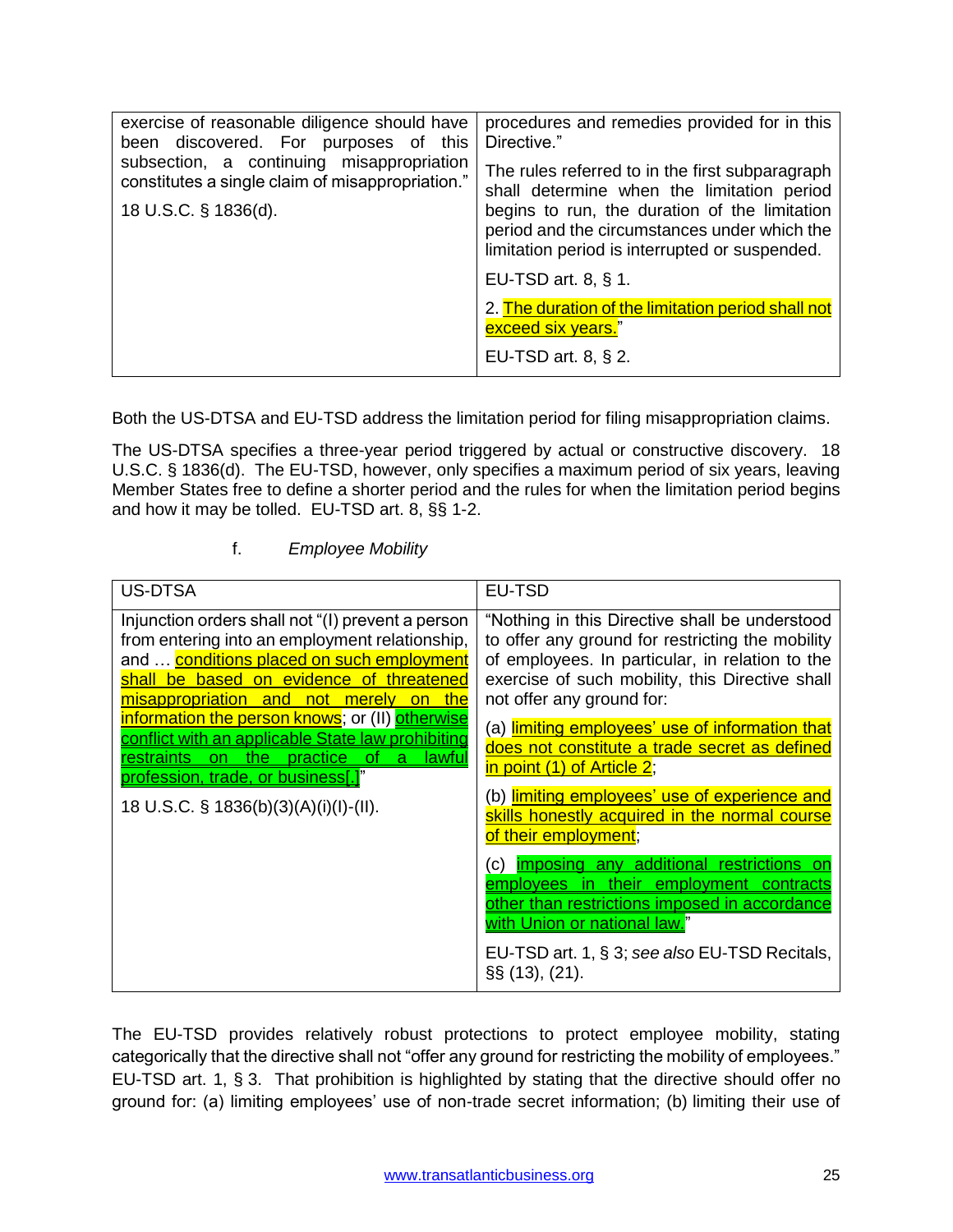honestly acquired experience and skills; or (c) imposing any other restrictions in their employment contracts other than those imposed by Union or national law. *Id.*

Although somewhat more muted with respect to employee mobility, the US-DTSA offers protections similar to items (a)-(c) above in connection with injunctive relief. In addition to stating that injunction orders shall not prevent a person from entering an employment relationship, any conditions on employment (a) must be based on evidence of threatened misappropriation and (b) must not be based merely on the information an employee knows, and (c) the injunction order must not otherwise conflict with any state law prohibiting restraints on employment. 18 U.S.C. § 1836(b)(3)(A)(i)(I)-(II). It should be noted, however, that the US-DTSA's protections for employee mobility apply only under the federal statute itself. Because the US-DTSA also makes clear that state laws are not preempted, 18 U.S.C. § 1836(f), some state laws may permit restrictions on employee mobility that are not allowed under the US-DTSA.

# g. *Extraterritorial Jurisdiction*

<span id="page-25-0"></span>

| US-DTSA                                                                                                                                                                                                                                 | EU-TSD                                                      |
|-----------------------------------------------------------------------------------------------------------------------------------------------------------------------------------------------------------------------------------------|-------------------------------------------------------------|
| "This chapter also applies to conduct<br>occurring outside the United States if-                                                                                                                                                        | [The EU-TSD is silent on extraterritorial<br>jurisdiction.] |
| the offender is a natural person who is a<br>(1)<br>citizen or permanent resident alien of the<br>United States, or an organization organized<br>under the laws of the United States or a State<br>or political subdivision thereof; or |                                                             |
| an act in furtherance of the offense was<br>(2)<br>committed in the United States."                                                                                                                                                     |                                                             |
| 18 U.S.C. § 1837.                                                                                                                                                                                                                       |                                                             |

Procedurally, the US-DTSA was implemented by adding civil misappropriation laws to chapter 90 of the United States Code. Before the enactment of the US-DTSA, chapter 90 already contained the Economic Espionage Act of 1996, which addresses federal *criminal* liability for trade secret theft, and included section 1837 concerning extraterritorial jurisdiction. Because Congress left section 1837 intact when it revised the chapter to add the civil US-DTSA provisions, and because section 1837 expressly applies to "[t]his chapter," it seems clear that section 1837 should apply equally to criminal and civil misappropriation. Thus, a civil misappropriation claim may be made against an extraterritorial offender that is a U.S. citizen or permanent resident, an entity organized under US (or US state or local) laws, even if that person or entity acts outside the US. Conversely, a foreign citizen or entity is also subject to liability under the US-DTSA if any act in furtherance of the offense is committed in the US.

The EU-TSD, on the other hand, is silent as to extraterritorial jurisdiction. Presumably, Member States may enact laws that could have limited extraterritorial reach consistent with established jurisdictional principles.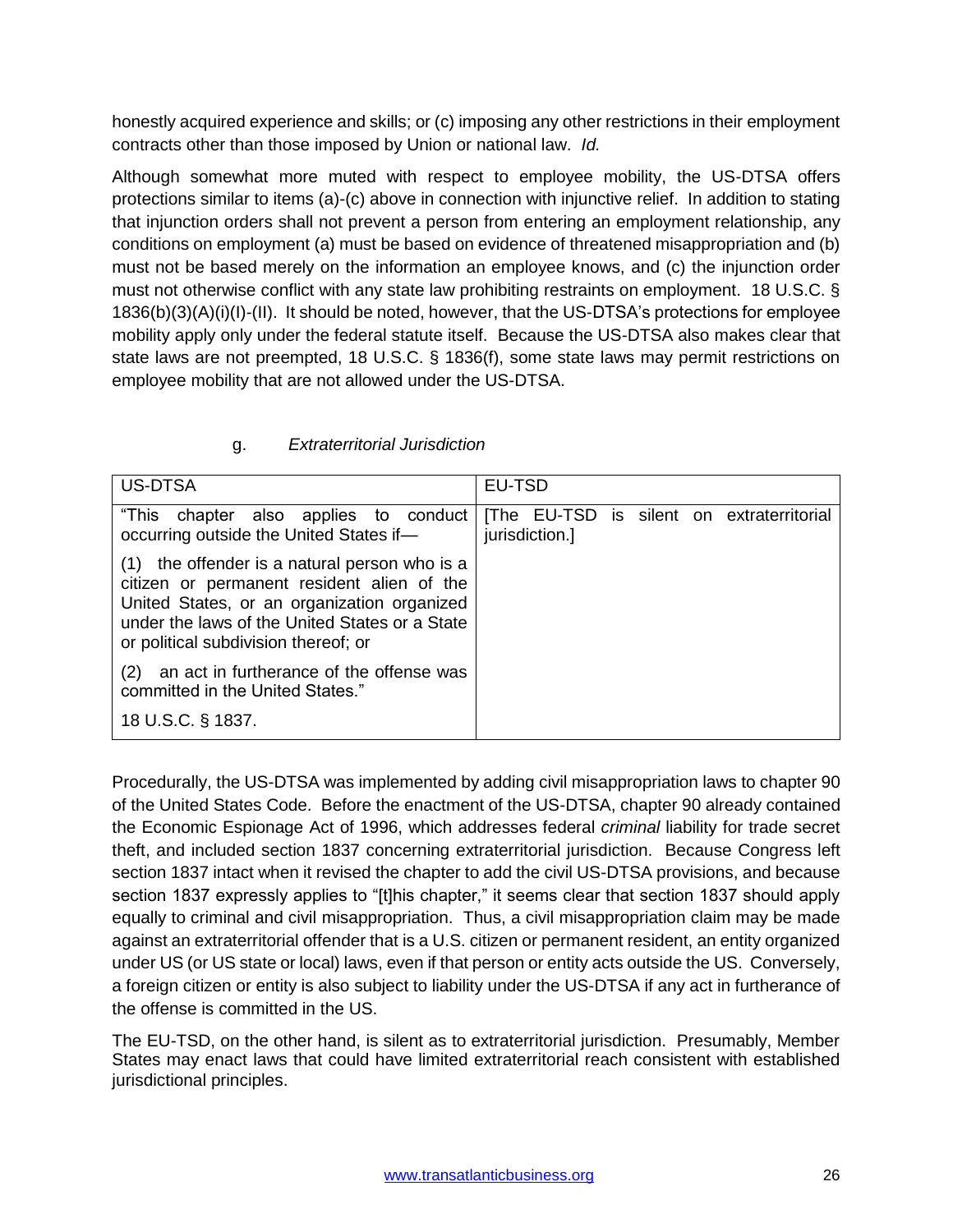#### h. *Criminal Liability*

<span id="page-26-0"></span>Although criminal trade secret misappropriation is beyond the scope of this paper, the US Economic Espionage Act of 1996 does establish a federal cause of action for criminal liability. Because the EU-TSD does not include any provisions concerning criminal liability, whether to criminalize trade secret misappropriation is up to the individual EU Member States.

# <span id="page-26-1"></span>**III. Common Principles concerning Civil Trade Secret Misappropriation in the US and EU**

As noted in Section I, we understand that a summary of suggested common principles concerning civil trade secret misappropriation in the US and EU may be helpful in the TTIP negotiation process. This Section III, therefore, reiterates certain common principles without regard to the differences identified in Section II. In an effort to provide relatively concise language that might be more helpful to TTIP negotiators, it is not an exhaustive summary of all common provisions. Rather, it focuses only on provisions we considered central to the principles and policies embodied in the US-DTSA and EU-TSD. To ensure the statement of common principles represents an intersection of provisions found in the US-DTSA and EU-TSD, the common principles sometimes include narrower provisions found in one but not the other of those documents.

#### <span id="page-26-2"></span>**IV. Suggested Common Principles in the US and EU (the "Parties") regarding Trade Secrets, Their Protection and Misappropriation**

- *In the event any language herein is be used in any governmental document or publication, consider the following caveat*: Nothing in this summary of common principles in the US and EU regarding trade secrets, their protection or misappropriation shall be construed to modify, or otherwise affect the interpretation of, the US-DTSA, the laws of any US state, the EU-TSD, or any EU Member States' laws relating to the EU-TSD.
- A "trade secret" generally includes any type of information that meets the following requirements:
	- o The owner or person lawfully in control of the information must have taken reasonable steps to maintain its secrecy;
	- $\circ$  The information must be secret in the sense that it is neither generally known to nor readily ascertainable by other persons who are within circles that normally deal with such information and who can obtain economic value from its disclosure or use; and
	- $\circ$  The information must derive economic or commercial value from its secrecy.
- The Parties recognize that trade secrets are a legitimate and often valuable form of intellectual property that deserve protection from misappropriation under US and EU Member State laws.
- Civil trade secret misappropriation, also known as the unlawful acquisition, use or disclosure of trade secrets, includes: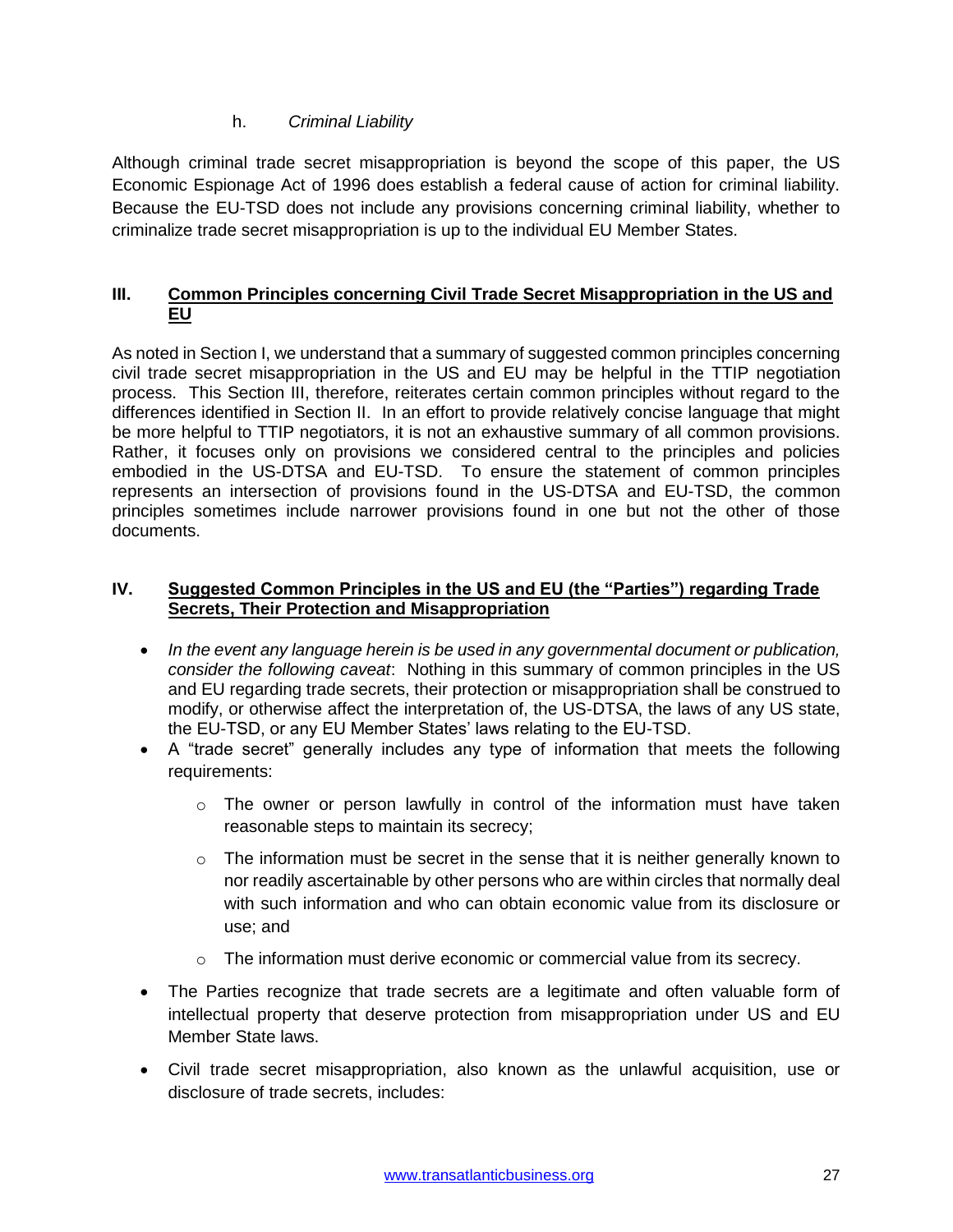- $\circ$  The acquisition of a trade secret of another, without the owner's or lawful trade secret holder's consent or authorization, by a person who knows or has reason to know that the trade secret was acquired by unlawful or otherwise improper means;
- $\circ$  The disclosure or use of a trade secret of another, without the owner's or lawful trade secret holder's consent or authorization, by a person who--
	- Acquired the trade secret by unlawful or otherwise improper means;
	- Breached an agreement or duty to maintain the confidentiality of the trade secret;
	- Knew or had reason to know, under the circumstances and at the time of use or disclosure, that the knowledge of the trade secret was--
		- Derived or obtained from a person who had acquired the trade secret through unlawful or otherwise improper means or who was using or disclosing the trade secret unlawfully; or
		- Acquired under circumstances giving rise to a duty to maintain the secrecy of the trade secret or limit its use; or
		- Derived or obtained through a person who breached any agreement or duty to maintain the secrecy of the trade secret or limit its use.
- Unlawful or improper means to acquire trade secrets include unauthorized and/or illegal access to, copying or appropriation of trade secret information, as further defined by EU or US laws.
- Unlawful or improper means to acquire trade secrets do *not* include: independent derivation, discovery or creation; or reverse engineering of a product or other object that is available publicly or otherwise lawfully in the possession of the acquirer, without any legally valid duty forbidding or limiting such reverse engineering.
- The Parties recognize that trade secret laws should include protections against liability for persons who acquire, use or disclose trade secrets innocently, including, for example, when a "downstream" customer or supplier produces, markets, imports or exports goods embodying trade secret information without knowledge, or reason to know under the circumstances, that the trade secret was acquired or used unlawfully or improperly.
- Exceptions to misappropriation liability also may be made for worker's rights, union laws or other applicable state or national laws.
- The Parties recognize that limited immunity may attach for disclosure of trade secret information for the purpose of revealing or investigating suspected wrongdoing or illegal activity, and that the enacting Party may (or may not) in its discretion require any such disclosure to be made confidentially.
- Judicial authorities in misappropriation proceedings should allow measures, when justified by the trade secret owner or holder, to preserve the confidential nature of alleged trade secret information and restrict its disclosure to what is necessary for litigation purposes.